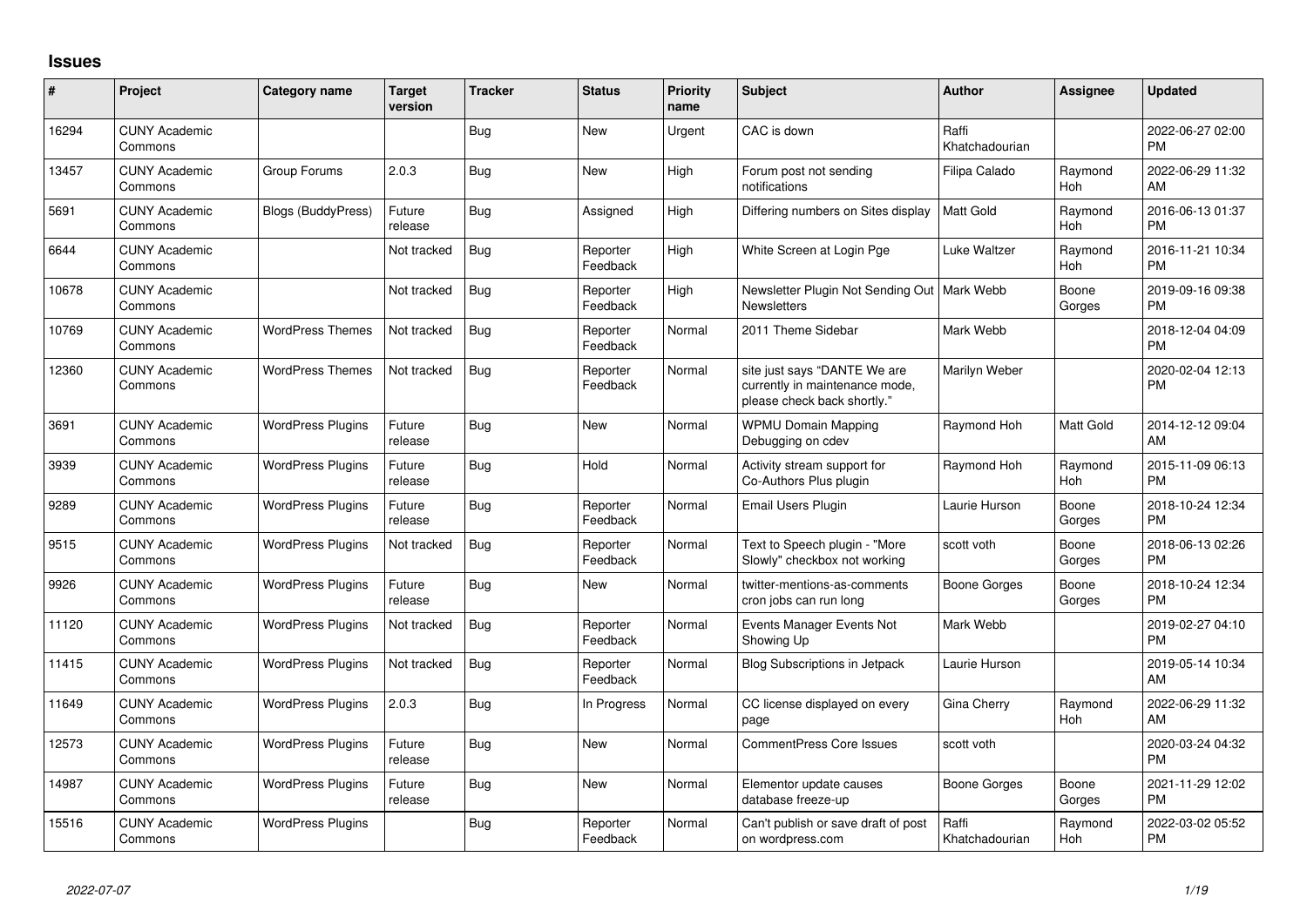| $\#$  | Project                         | <b>Category name</b>     | <b>Target</b><br>version | <b>Tracker</b> | <b>Status</b>        | <b>Priority</b><br>name | <b>Subject</b>                                                                                               | <b>Author</b>           | <b>Assignee</b>     | <b>Updated</b>                |
|-------|---------------------------------|--------------------------|--------------------------|----------------|----------------------|-------------------------|--------------------------------------------------------------------------------------------------------------|-------------------------|---------------------|-------------------------------|
| 16319 | <b>CUNY Academic</b><br>Commons | <b>WordPress Plugins</b> | 2.0.3                    | <b>Bug</b>     | <b>New</b>           | Normal                  | <b>Request for Events Calendar Pro</b><br>5.14.2 update                                                      | Raymond Hoh             | Raymond<br>Hoh      | 2022-07-01 04:16<br><b>PM</b> |
| 2167  | <b>CUNY Academic</b><br>Commons | WordPress (misc)         | Future<br>release        | Bug            | Assigned             | Normal                  | <b>CAC-Livestream Plugin Issues</b>                                                                          | <b>Michael Smith</b>    | Dominic<br>Giglio   | 2015-01-02 03:06<br><b>PM</b> |
| 4388  | <b>CUNY Academic</b><br>Commons | WordPress (misc)         | Future<br>release        | Bug            | Assigned             | Normal                  | Repeated request for<br>authentication.                                                                      | Alice.Lynn<br>McMichael | Raymond<br>Hoh      | 2015-08-11 07:35<br><b>PM</b> |
| 6755  | <b>CUNY Academic</b><br>Commons | WordPress (misc)         | Future<br>release        | Bug            | <b>New</b>           | Normal                  | Cannot Deactivate Plugin                                                                                     | Laura Kane              |                     | 2016-11-16 01:12<br><b>PM</b> |
| 9346  | <b>CUNY Academic</b><br>Commons | WordPress (misc)         | Not tracked              | <b>Bug</b>     | New                  | Normal                  | Clone cetls.bmcc.cuny.edu for<br>development                                                                 | Owen Roberts            | Raymond<br>Hoh      | 2018-03-06 05:35<br><b>PM</b> |
| 10040 | <b>CUNY Academic</b><br>Commons | WordPress (misc)         | Not tracked              | <b>Bug</b>     | Reporter<br>Feedback | Normal                  | User doesn't see full list of themes                                                                         | <b>Matt Gold</b>        | Boone<br>Gorges     | 2018-07-25 10:12<br>AM        |
| 11024 | <b>CUNY Academic</b><br>Commons | WordPress (misc)         | Future<br>release        | <b>Bug</b>     | <b>New</b>           | Normal                  | Subsites should not show "you<br>should update your .htaccess<br>now" notice after permalink setting<br>save | Boone Gorges            |                     | 2019-01-28 01:35<br><b>PM</b> |
| 14113 | <b>CUNY Academic</b><br>Commons | WordPress (misc)         | Future<br>release        | <b>Bug</b>     | Hold                 | Normal                  | Block Editor Not Working on this<br>page - Json error                                                        | scott voth              | Boone<br>Gorges     | 2021-03-05 11:01<br>AM        |
| 16245 | <b>CUNY Academic</b><br>Commons | WordPress (misc)         |                          | Bug            | Reporter<br>Feedback | Normal                  | Save Button missing on<br>WordPress Profile page                                                             | scott voth              | Raymond<br>Hoh      | 2022-06-16 03:09<br><b>PM</b> |
| 16255 | <b>CUNY Academic</b><br>Commons | WordPress (misc)         |                          | Bug            | New                  | Normal                  | Need to define 'MULTISITE'<br>constant in wp-config.php                                                      | Raymond Hoh             |                     | 2022-06-19 09:31<br>AM        |
| 14483 | <b>CUNY Academic</b><br>Commons | WordPress - Media        | Not tracked              | <b>Bug</b>     | Reporter<br>Feedback | Normal                  | <b>Wordpress PDF Embed Stopped</b><br>Working after JITP Media Clone                                         | Patrick DeDauw          | Boone<br>Gorges     | 2021-05-20 01:51<br><b>PM</b> |
| 4661  | <b>CUNY Academic</b><br>Commons | User Experience          | Future<br>release        | Bug            | Assigned             | Normal                  | <b>Simplify Events text</b>                                                                                  | <b>Matt Gold</b>        | Samantha<br>Raddatz | 2015-10-02 09:06<br><b>PM</b> |
| 5282  | <b>CUNY Academic</b><br>Commons | Social Paper             | Future<br>release        | <b>Bug</b>     | <b>New</b>           | Normal                  | Replying via email directs to paper<br>but not individual comment.                                           | Marilyn Weber           | Raymond<br>Hoh      | 2016-03-02 01:48<br><b>PM</b> |
| 5488  | <b>CUNY Academic</b><br>Commons | Social Paper             | Future<br>release        | Bug            | <b>New</b>           | Normal                  | Add a "last edited by" field to<br>Social Paper group directories                                            | Boone Gorges            |                     | 2016-04-21 10:05<br><b>PM</b> |
| 7663  | <b>CUNY Academic</b><br>Commons | Social Paper             | Future<br>release        | Bug            | New                  | Normal                  | Social Paper notifications not<br>formatted correctly on secondary<br>sites                                  | <b>Boone Gorges</b>     | Boone<br>Gorges     | 2018-04-16 03:52<br><b>PM</b> |
| 7981  | <b>CUNY Academic</b><br>Commons | Social Paper             | Future<br>release        | <b>Bug</b>     | New                  | Normal                  | Social Paper comments should not<br>go to spam                                                               | Luke Waltzer            | Boone<br>Gorges     | 2018-04-16 03:52<br><b>PM</b> |
| 13331 | <b>CUNY Academic</b><br>Commons | Site cloning             | Future<br>release        | Bug            | <b>New</b>           | Normal                  | Combine Site Template and Clone<br>operations                                                                | <b>Boone Gorges</b>     | Jeremy Felt         | 2021-11-19 12:39<br><b>PM</b> |
| 6671  | <b>CUNY Academic</b><br>Commons | Reply By Email           | Not tracked              | <b>Bug</b>     | Assigned             | Normal                  | "Post too often" RBE error<br>message                                                                        | <b>Matt Gold</b>        | Raymond<br>Hoh      | 2016-11-11 09:55<br>AM        |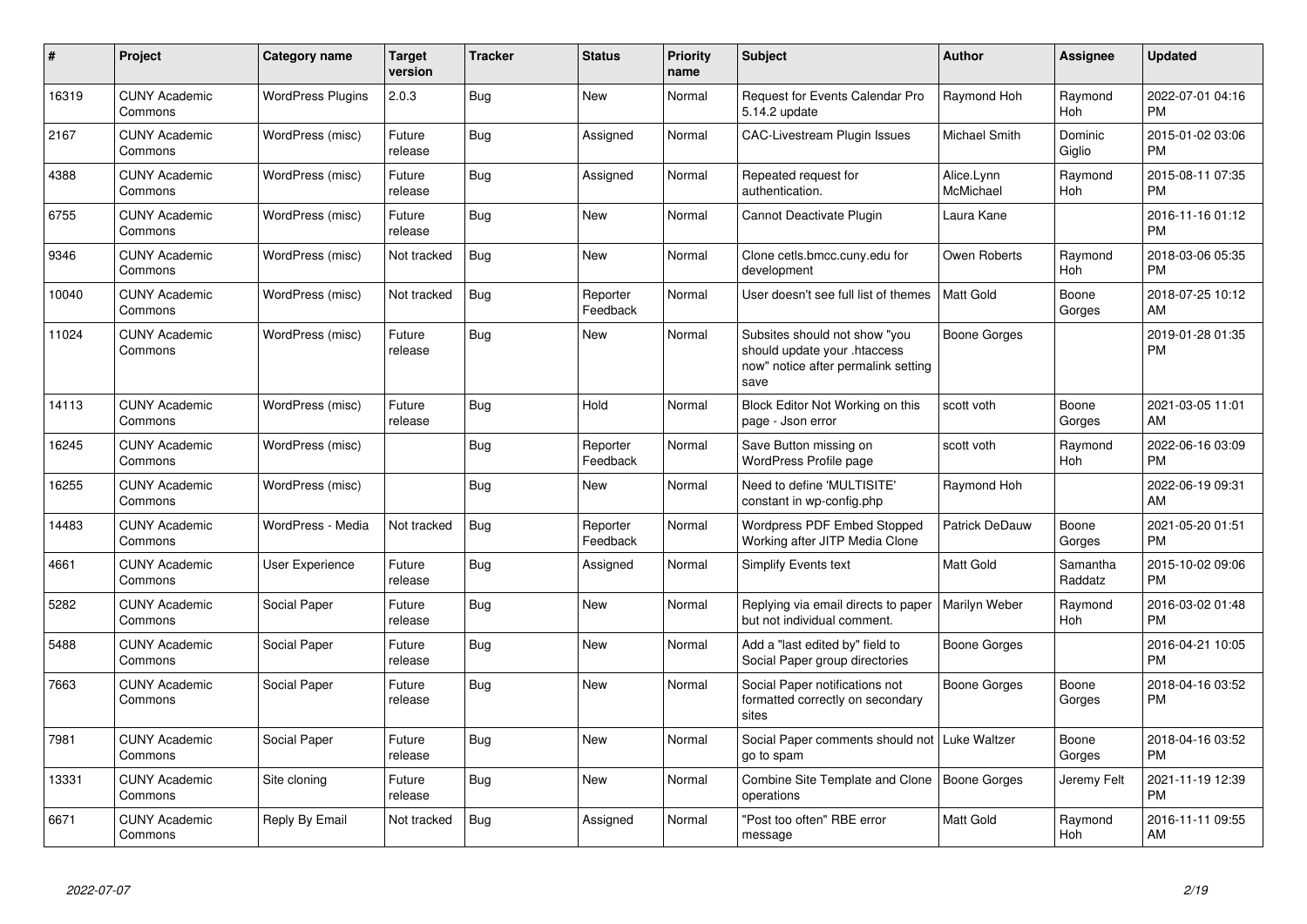| $\#$  | Project                         | <b>Category name</b>       | <b>Target</b><br>version | <b>Tracker</b> | <b>Status</b>        | <b>Priority</b><br>name | <b>Subject</b>                                                     | <b>Author</b>           | <b>Assignee</b>     | <b>Updated</b>                |
|-------|---------------------------------|----------------------------|--------------------------|----------------|----------------------|-------------------------|--------------------------------------------------------------------|-------------------------|---------------------|-------------------------------|
| 8991  | <b>CUNY Academic</b><br>Commons | Reply By Email             | Not tracked              | Bug            | Hold                 | Normal                  | RBE duplicate email message<br>issue                               | <b>Matt Gold</b>        | Raymond<br>Hoh      | 2018-02-18 08:53<br><b>PM</b> |
| 13430 | <b>CUNY Academic</b><br>Commons | Reply By Email             | Not tracked              | Bug            | <b>New</b>           | Normal                  | Delay in RBE                                                       | Luke Waltzer            | Raymond<br>Hoh      | 2020-10-13 11:16<br>AM        |
| 16177 | <b>CUNY Academic</b><br>Commons | Reply By Email             |                          | <b>Bug</b>     | <b>New</b>           | Normal                  | Switch to Inbound mode for RBE                                     | Raymond Hoh             | Raymond<br>Hoh      | 2022-05-30 04:32<br><b>PM</b> |
| 5827  | <b>CUNY Academic</b><br>Commons | <b>Public Portfolio</b>    | Future<br>release        | <b>Bug</b>     | Assigned             | Normal                  | Academic Interests square bracket<br>links not working             | l scott voth            | Chris Stein         | 2016-08-11 11:59<br><b>PM</b> |
| 10794 | <b>CUNY Academic</b><br>Commons | Performance                | Not tracked              | <b>Bug</b>     | <b>New</b>           | Normal                  | Memcached connection<br>occasionally breaks                        | <b>Boone Gorges</b>     | Boone<br>Gorges     | 2018-12-06 03:30<br><b>PM</b> |
| 14908 | <b>CUNY Academic</b><br>Commons | Performance                |                          | Bug            | <b>New</b>           | Normal                  | Stale object cache on cdev                                         | Raymond Hoh             | Boone<br>Gorges     | 2021-12-07 09:45<br>AM        |
| 15242 | <b>CUNY Academic</b><br>Commons | Performance                | Not tracked              | <b>Bug</b>     | Reporter<br>Feedback | Normal                  | Slugist site                                                       | Raffi<br>Khatchadourian | Boone<br>Gorges     | 2022-02-07 11:14<br>AM        |
| 8440  | <b>CUNY Academic</b><br>Commons | Onboarding                 | Not tracked              | <b>Bug</b>     | <b>New</b>           | Normal                  | <b>Create Test Email Accounts for</b><br><b>Onboarding Project</b> | Stephen Real            | Stephen Real        | 2017-08-01 09:49<br><b>PM</b> |
| 6995  | <b>CUNY Academic</b><br>Commons | Home Page                  | Not tracked              | <b>Bug</b>     | Assigned             | Normal                  | member filter on homepage not<br>working                           | <b>Matt Gold</b>        | Raymond<br>Hoh      | 2016-12-11 09:46<br><b>PM</b> |
| 3419  | <b>CUNY Academic</b><br>Commons | Group Invitations          | 1.6.14                   | <b>Bug</b>     | Testing<br>Required  | Normal                  | Neatening the display of<br>messages on group requests             | <b>Matt Gold</b>        | Boone<br>Gorges     | 2014-09-01 09:29<br>PM        |
| 5268  | <b>CUNY Academic</b><br>Commons | Group Forums               | Future<br>release        | Bug            | Assigned             | Normal                  | Long-time to post to multiple<br>groups                            | Luke Waltzer            | Daniel Jones        | 2016-09-07 06:31<br><b>PM</b> |
| 7928  | <b>CUNY Academic</b><br>Commons | Group Forums               | Not tracked              | <b>Bug</b>     | New                  | Normal                  | Duplicate Forum post                                               | Luke Waltzer            | Raymond<br>Hoh      | 2017-04-11 09:27<br><b>PM</b> |
| 9835  | <b>CUNY Academic</b><br>Commons | Group Forums               | Future<br>release        | <b>Bug</b>     | Assigned             | Normal                  | add a "like" function?                                             | Marilyn Weber           | <b>Erik Trainer</b> | 2018-06-05 01:49<br><b>PM</b> |
| 13328 | <b>CUNY Academic</b><br>Commons | Group Forums               | Not tracked              | <b>Bug</b>     | Reporter<br>Feedback | Normal                  | cross-posting in two related<br>groups                             | Marilyn Weber           | Raymond<br>Hoh      | 2020-09-15 10:39<br><b>PM</b> |
| 5317  | <b>CUNY Academic</b><br>Commons | <b>Group Blogs</b>         | Not tracked              | <b>Bug</b>     | Reporter<br>Feedback | Normal                  | Notifications of New Post Didn't<br>Come                           | <b>Luke Waltzer</b>     | Samantha<br>Raddatz | 2016-03-21 10:41<br><b>PM</b> |
| 4438  | <b>CUNY Academic</b><br>Commons | Events                     | Future<br>release        | Bug            | Assigned             | Normal                  | Events Calendar - Export<br><b>Recurring Events</b>                | scott voth              | Daniel Jones        | 2016-05-23 04:25<br><b>PM</b> |
| 9979  | <b>CUNY Academic</b><br>Commons | <b>Email Notifications</b> | Not tracked              | <b>Bug</b>     | Reporter<br>Feedback | Normal                  | Reports of slow email activation<br>emails                         | <b>Matt Gold</b>        | Boone<br>Gorges     | 2018-08-29 09:40<br><b>PM</b> |
| 14496 | <b>CUNY Academic</b><br>Commons | Domain Mapping             | Future<br>release        | Bug            | <b>New</b>           | Normal                  | Mapped domain SSO uses<br>third-party cookies                      | Raymond Hoh             | Raymond<br>Hoh      | 2021-05-24 04:03<br><b>PM</b> |
| 16199 | <b>CUNY Academic</b><br>Commons | <b>Directories</b>         | 2.0.3                    | <b>Bug</b>     | <b>New</b>           | Normal                  | Removed "Semester" Filter from<br><b>Courses Directory</b>         | Laurie Hurson           | Boone<br>Gorges     | 2022-06-29 11:32<br>AM        |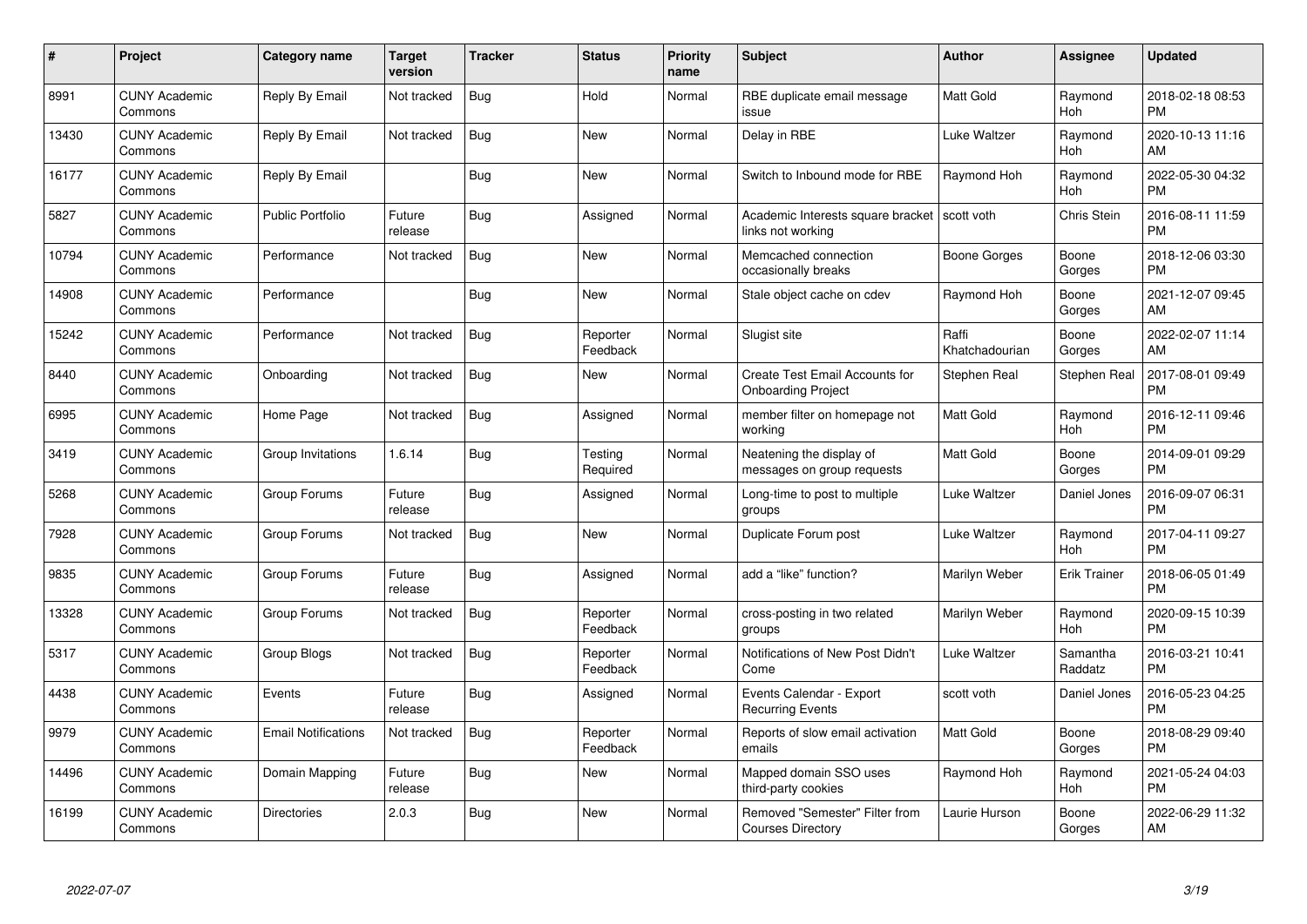| #     | Project                         | Category name     | <b>Target</b><br>version | <b>Tracker</b> | <b>Status</b>        | <b>Priority</b><br>name | <b>Subject</b>                                                                            | Author                  | <b>Assignee</b>       | <b>Updated</b>                |
|-------|---------------------------------|-------------------|--------------------------|----------------|----------------------|-------------------------|-------------------------------------------------------------------------------------------|-------------------------|-----------------------|-------------------------------|
| 11556 | <b>CUNY Academic</b><br>Commons | Courses           | Not tracked              | <b>Bug</b>     | Reporter<br>Feedback | Normal                  | Instructor name given in course<br>listing                                                | Tom Harbison            |                       | 2019-06-25 04:12<br><b>PM</b> |
| 12438 | <b>CUNY Academic</b><br>Commons | Courses           | Not tracked              | Bug            | <b>New</b>           | Normal                  | Site appearing twice                                                                      | Laurie Hurson           | Boone<br>Gorges       | 2020-02-18 01:34<br><b>PM</b> |
| 9060  | <b>CUNY Academic</b><br>Commons | Commons In A Box  | Not tracked              | Bug            | Hold                 | Normal                  | Problems with CBox image library<br>upload                                                | Lisa Rhody              | Raymond<br>Hoh        | 2018-01-10 03:26<br><b>PM</b> |
| 11243 | <b>CUNY Academic</b><br>Commons | BuddyPress (misc) | Future<br>release        | Bug            | New                  | Normal                  | Audit bp-custom.php                                                                       | Raymond Hoh             | Raymond<br><b>Hoh</b> | 2022-04-26 11:59<br>AM        |
| 7022  | <b>CUNY Academic</b><br>Commons | Announcements     | Future<br>release        | <b>Bug</b>     | <b>New</b>           | Normal                  | Sitewide announcements should<br>be displayed on, and dismissable<br>from, mapped domains | <b>Boone Gorges</b>     | Boone<br>Gorges       | 2018-03-22 10:18<br>AM        |
| 4972  | <b>CUNY Academic</b><br>Commons | Analytics         | Not tracked              | Bug            | <b>New</b>           | Normal                  | <b>Newsletter Analytics</b>                                                               | Stephen Real            | Matt Gold             | 2015-12-09 12:54<br><b>PM</b> |
| 10262 | <b>CUNY Academic</b><br>Commons |                   | Not tracked              | Bug            | Reporter<br>Feedback | Normal                  | Newsletter Plugin: Broken Image<br>at Bottom of All Newsletters                           | Mark Webb               | Raymond<br>Hoh        | 2018-08-30 05:17<br><b>PM</b> |
| 11392 | <b>CUNY Academic</b><br>Commons |                   | Future<br>release        | <b>Bug</b>     | New                  | Normal                  | Migrate users away from<br><b>StatPress</b>                                               | <b>Boone Gorges</b>     |                       | 2019-04-23 03:53<br><b>PM</b> |
| 11879 | <b>CUNY Academic</b><br>Commons |                   | Not tracked              | <b>Bug</b>     | <b>New</b>           | Normal                  | Hypothesis comments appearing<br>on multiple, different pdfs across<br>blogs              | Laurie Hurson           | Laurie Hurson         | 2019-09-19 02:39<br><b>PM</b> |
| 12198 | <b>CUNY Academic</b><br>Commons |                   | Not tracked              | Bug            | Reporter<br>Feedback | Normal                  | Duplicate listing in My Sites                                                             | <b>Tom Harbison</b>     |                       | 2019-12-09 05:50<br><b>PM</b> |
| 12436 | <b>CUNY Academic</b><br>Commons |                   | Not tracked              | Bug            | Assigned             | Normal                  | Nightly system downtime                                                                   | <b>Boone Gorges</b>     |                       | 2020-08-01 09:30<br>AM        |
| 13949 | <b>CUNY Academic</b><br>Commons |                   | Not tracked              | Bug            | <b>New</b>           | Normal                  | Continued debugging of runaway<br>MySQL connections                                       | <b>Matt Gold</b>        | Boone<br>Gorges       | 2021-09-14 10:42<br>AM        |
| 14629 | <b>CUNY Academic</b><br>Commons |                   | Not tracked              | <b>Bug</b>     | Reporter<br>Feedback | Normal                  | Possible Post Order Bug?                                                                  | Syelle Graves           |                       | 2021-09-14 10:47<br>AM        |
| 14792 | <b>CUNY Academic</b><br>Commons |                   |                          | <b>Bug</b>     | New                  | Normal                  | Inconsistent email notifications<br>from gravity forms                                    | Raffi<br>Khatchadourian |                       | 2021-10-04 01:50<br><b>PM</b> |
| 14936 | <b>CUNY Academic</b><br>Commons |                   |                          | <b>Bug</b>     | <b>New</b>           | Normal                  | Commons websites blocked by<br>SPS campus network                                         | Laurie Hurson           |                       | 2021-11-03 03:57<br><b>PM</b> |
| 14940 | <b>CUNY Academic</b><br>Commons |                   |                          | <b>Bug</b>     | <b>New</b>           | Normal                  | Discrepancy between Commons<br>profile "sites" and actual # of sites                      | Laurie Hurson           |                       | 2021-11-08 11:09<br>AM        |
| 15757 | <b>CUNY Academic</b><br>Commons |                   |                          | Bug            | <b>New</b>           | Normal                  | Members # do not match                                                                    | Laurie Hurson           |                       | 2022-03-30 04:52<br><b>PM</b> |
| 16307 | <b>CUNY Academic</b><br>Commons |                   |                          | <b>Bug</b>     | <b>New</b>           | Normal                  | Add brief messaging to<br>accept/decline group membership<br>requests                     | <b>Matt Gold</b>        | Boone<br>Gorges       | 2022-06-27 06:13<br><b>PM</b> |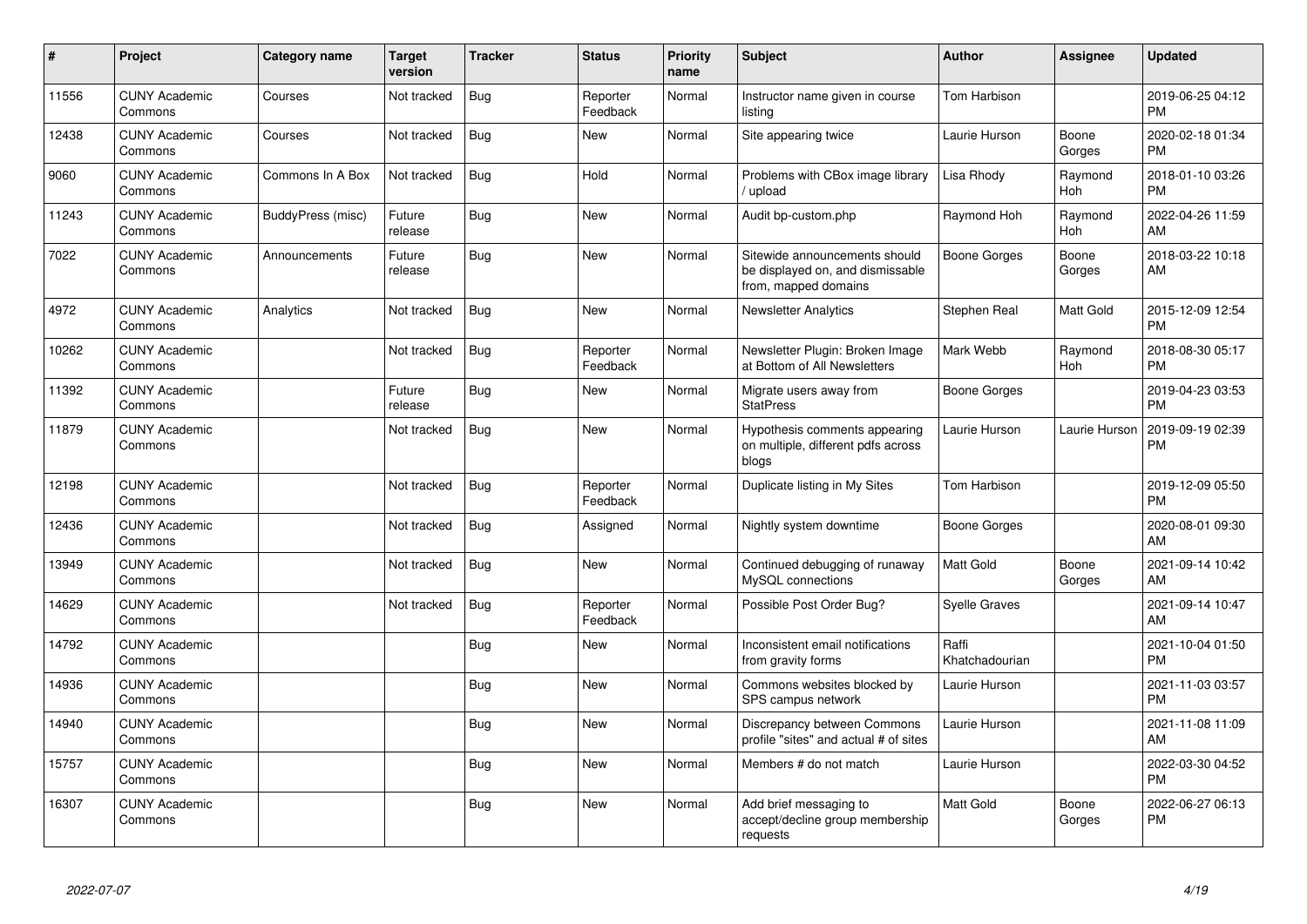| #     | Project                         | <b>Category name</b>           | <b>Target</b><br>version | <b>Tracker</b> | <b>Status</b>        | <b>Priority</b><br>name | <b>Subject</b>                                                                                  | <b>Author</b>        | Assignee           | <b>Updated</b>                |
|-------|---------------------------------|--------------------------------|--------------------------|----------------|----------------------|-------------------------|-------------------------------------------------------------------------------------------------|----------------------|--------------------|-------------------------------|
| 16318 | <b>CUNY Academic</b><br>Commons |                                |                          | <b>Bug</b>     | New                  | Normal                  | Unable to Access block editor or<br>embed YouTube videos in new<br>pages, in one site only      | <b>Syelle Graves</b> |                    | 2022-07-01 06:53<br><b>PM</b> |
| 8992  | <b>NYCDH Community</b><br>Site  |                                |                          | Bug            | Assigned             | Normal                  | Multiple RBE error reports                                                                      | <b>Matt Gold</b>     | Raymond<br>Hoh     | 2017-12-11 05:43<br><b>PM</b> |
| 6356  | <b>CUNY Academic</b><br>Commons | <b>WordPress Plugins</b>       | Future<br>release        | Bug            | Reporter<br>Feedback | Low                     | Should Subscribe2 be<br>deprecated?                                                             | Luke Waltzer         |                    | 2017-03-20 12:20<br><b>PM</b> |
| 8675  | <b>CUNY Academic</b><br>Commons | User Onboarding                | Future<br>release        | <b>Bug</b>     | Reporter<br>Feedback | Low                     | Add new User search screen calls<br>for the input of email address but<br>doesn't work with one | Paul Hebert          | Boone<br>Gorges    | 2017-10-11 11:17<br>AM        |
| 4535  | <b>CUNY Academic</b><br>Commons | My Commons                     | Future<br>release        | Bug            | New                  | Low                     | My Commons filter issue                                                                         | scott voth           | Raymond<br>Hoh     | 2015-09-01 11:17<br>AM        |
| 6749  | <b>CUNY Academic</b><br>Commons | Events                         | Future<br>release        | Bug            | New                  | Low                     | BPEO iCal request can trigger<br>very large number of DB queries                                | Boone Gorges         | Raymond<br>Hoh     | 2016-11-15 10:09<br><b>PM</b> |
| 11971 | <b>CUNY Academic</b><br>Commons | <b>Email Notifications</b>     | Future<br>release        | Bug            | Reporter<br>Feedback | Low                     | Pictures obscured in emailed post<br>notifications                                              | Marilyn Weber        | Raymond<br>Hoh     | 2019-11-21 01:14<br><b>PM</b> |
| 2576  | <b>NYCDH Community</b><br>Site  |                                |                          | Bug            | Hold                 | Low                     | Test Next Button in Javascript<br><b>Tutorial Under Activities</b>                              | Mark Newton          | Alex Gil           | 2013-05-18 02:55<br><b>PM</b> |
| 2618  | <b>NYCDH Community</b><br>Site  |                                |                          | Bug            | Assigned             | Low                     | Mark blogs as spam when created<br>by users marked as spam                                      | l Matt Gold          | Boone<br>Gorges    | 2013-06-09 11:38<br><b>PM</b> |
| 370   | <b>CUNY Academic</b><br>Commons | Registration                   | Future<br>release        | Feature        | Assigned             | High                    | <b>Guest Accounts</b>                                                                           | Matt Gold            | Matt Gold          | 2015-04-09 09:33<br><b>PM</b> |
| 3230  | <b>CUNY Academic</b><br>Commons | Internal Tools and<br>Workflow | Not tracked              | Feature        | Assigned             | High                    | Scripts for quicker<br>provisioning/updating of<br>development environments                     | Boone Gorges         | Boone<br>Gorges    | 2016-01-26 04:54<br><b>PM</b> |
| 412   | <b>CUNY Academic</b><br>Commons | <b>WordPress Themes</b>        | Future<br>release        | Feature        | Assigned             | Normal                  | <b>Featured Themes</b>                                                                          | <b>Matt Gold</b>     | Dominic<br>Giglio  | 2015-01-05 08:44<br><b>PM</b> |
| 8211  | <b>CUNY Academic</b><br>Commons | <b>WordPress Themes</b>        | Future<br>release        | Feature        | <b>New</b>           | Normal                  | Theme Suggestions: Material<br>Design-Inspired Themes                                           | Margaret Galvan      | Margaret<br>Galvan | 2017-08-07 02:48<br><b>PM</b> |
| 364   | <b>CUNY Academic</b><br>Commons | <b>WordPress Plugins</b>       | Future<br>release        | Feature        | <b>New</b>           | Normal                  | <b>Bulletin Board</b>                                                                           | <b>Matt Gold</b>     |                    | 2015-01-05 08:50<br><b>PM</b> |
| 497   | <b>CUNY Academic</b><br>Commons | <b>WordPress Plugins</b>       | Future<br>release        | Feature        | Assigned             | Normal                  | Drag and Drop Ordering on<br><b>Gallery Post Plugin</b>                                         | Matt Gold            | Ron Rennick        | 2015-11-09 06:18<br><b>PM</b> |
| 658   | <b>CUNY Academic</b><br>Commons | <b>WordPress Plugins</b>       | Future<br>release        | Feature        | Assigned             | Normal                  | Rebulid Sitewide Tag Suggestion                                                                 | <b>Matt Gold</b>     | Boone<br>Gorges    | 2015-01-05 08:47<br><b>PM</b> |
| 9947  | <b>CUNY Academic</b><br>Commons | <b>WordPress Plugins</b>       | Future<br>release        | Feature        | Reporter<br>Feedback | Normal                  | Install H5P quiz plugin                                                                         | <b>Matt Gold</b>     | Boone<br>Gorges    | 2018-09-11 11:01<br>AM        |
| 12121 | <b>CUNY Academic</b><br>Commons | <b>WordPress Plugins</b>       | 2.0.3                    | Feature        | Reporter<br>Feedback | Normal                  | Embedding H5P Iframes on<br><b>Commons Site</b>                                                 | Laurie Hurson        | Boone<br>Gorges    | 2022-06-29 11:32<br>AM        |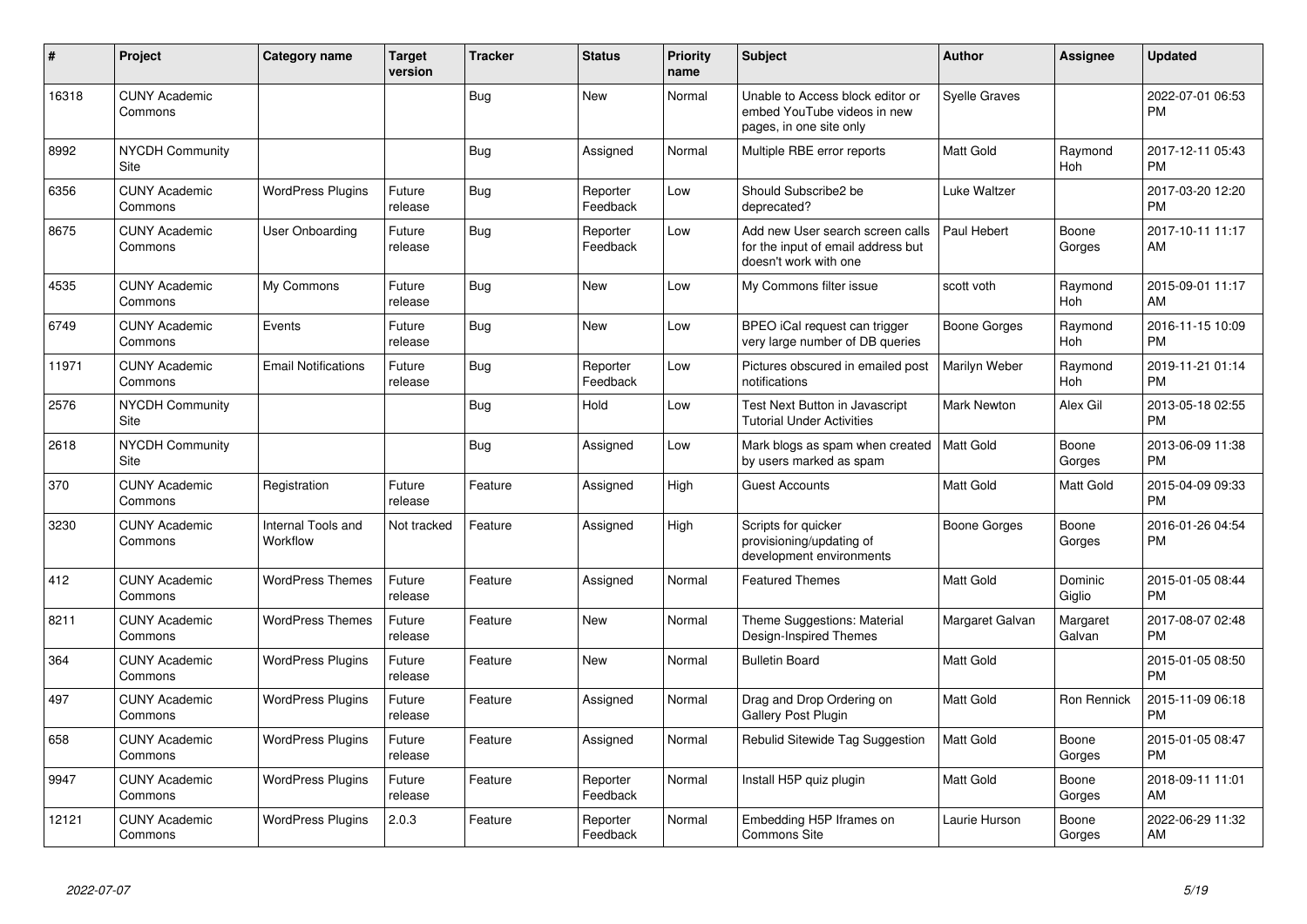| #     | Project                         | <b>Category name</b>     | <b>Target</b><br>version | <b>Tracker</b> | <b>Status</b> | <b>Priority</b><br>name | <b>Subject</b>                                                        | <b>Author</b>           | <b>Assignee</b>     | <b>Updated</b>                |
|-------|---------------------------------|--------------------------|--------------------------|----------------|---------------|-------------------------|-----------------------------------------------------------------------|-------------------------|---------------------|-------------------------------|
| 16314 | <b>CUNY Academic</b><br>Commons | <b>WordPress Plugins</b> |                          | Feature        | <b>New</b>    | Normal                  | Install Multicollab plug-in?                                          | Raffi<br>Khatchadourian |                     | 2022-06-29 03:44<br><b>PM</b> |
| 287   | <b>CUNY Academic</b><br>Commons | WordPress (misc)         | Future<br>release        | Feature        | Assigned      | Normal                  | Create troubleshooting tool for<br>account sign-up                    | <b>Matt Gold</b>        | Boone<br>Gorges     | 2015-11-09 06:17<br><b>PM</b> |
| 365   | <b>CUNY Academic</b><br>Commons | WordPress (misc)         | Future<br>release        | Feature        | Assigned      | Normal                  | <b>Create Mouseover Tooltips</b><br>throughout Site                   | Matt Gold               | Chris Stein         | 2015-11-09 06:18<br><b>PM</b> |
| 1105  | <b>CUNY Academic</b><br>Commons | WordPress (misc)         | Future<br>release        | Feature        | Assigned      | Normal                  | Rephrase Blog Privacy Options                                         | <b>Matt Gold</b>        | Samantha<br>Raddatz | 2015-11-09 06:19<br><b>PM</b> |
| 1508  | <b>CUNY Academic</b><br>Commons | WordPress (misc)         | Future<br>release        | Feature        | Assigned      | Normal                  | Share login cookies across<br>mapped domains                          | Boone Gorges            | Boone<br>Gorges     | 2012-07-02 12:12<br><b>PM</b> |
| 3657  | <b>CUNY Academic</b><br>Commons | WordPress (misc)         | Not tracked              | Feature        | <b>New</b>    | Normal                  | Create alert for GC email<br>addresses                                | Matt Gold               | Matt Gold           | 2016-04-14 11:29<br><b>PM</b> |
| 3759  | <b>CUNY Academic</b><br>Commons | WordPress (misc)         | Future<br>release        | Feature        | Assigned      | Normal                  | Review Interface for Adding Users<br>to Blogs                         | <b>Matt Gold</b>        | Boone<br>Gorges     | 2015-03-24 05:52<br><b>PM</b> |
| 6332  | <b>CUNY Academic</b><br>Commons | WordPress (misc)         | Future<br>release        | Feature        | New           | Normal                  | Allow uploaded files to be marked<br>as private in an ad hoc way      | <b>Boone Gorges</b>     |                     | 2016-10-17 11:41<br><b>PM</b> |
| 10380 | <b>CUNY Academic</b><br>Commons | WordPress (misc)         | Future<br>release        | Feature        | In Progress   | Normal                  | Remove blacklisted plugins                                            | Boone Gorges            |                     | 2022-04-26 12:00<br><b>PM</b> |
| 13835 | <b>CUNY Academic</b><br>Commons | WordPress (misc)         | Future<br>release        | Feature        | New           | Normal                  | Allow OneSearch widget to have<br>'CUNY' as campus                    | <b>Boone Gorges</b>     | Boone<br>Gorges     | 2021-11-19 12:39<br><b>PM</b> |
| 3473  | <b>CUNY Academic</b><br>Commons | User Experience          | Future<br>release        | Feature        | Assigned      | Normal                  | Commons profile: Add help info<br>about "Positions" replacing "title" | Keith Miyake            | Samantha<br>Raddatz | 2015-11-09 02:28<br><b>PM</b> |
| 5316  | <b>CUNY Academic</b><br>Commons | <b>User Experience</b>   | Future<br>release        | Feature        | Assigned      | Normal                  | Prompt user email address<br>updates                                  | Matt Gold               | Stephen Real        | 2016-12-21 03:30<br><b>PM</b> |
| 3090  | <b>CUNY Academic</b><br>Commons | Twitter page             | Future<br>release        | Feature        | Assigned      | Normal                  | Prevent Retweets from showing<br>up on Commons twitter page           | <b>Matt Gold</b>        | Tahir Butt          | 2016-10-24 11:31<br>AM        |
| 6426  | <b>CUNY Academic</b><br>Commons | Spam/Spam<br>Prevention  | Future<br>release        | Feature        | Assigned      | Normal                  | Force captcha on all comments?                                        | <b>Matt Gold</b>        | Tahir Butt          | 2016-10-24 02:06<br><b>PM</b> |
| 5199  | <b>CUNY Academic</b><br>Commons | Social Paper             | Future<br>release        | Feature        | <b>New</b>    | Normal                  | add tables to the SP editor                                           | Marilyn Weber           |                     | 2016-10-24 11:27<br>AM        |
| 5205  | <b>CUNY Academic</b><br>Commons | Social Paper             | Future<br>release        | Feature        | <b>New</b>    | Normal                  | Social Paper folders                                                  | Marilyn Weber           |                     | 2016-02-11 10:24<br><b>PM</b> |
| 5397  | <b>CUNY Academic</b><br>Commons | Social Paper             | Future<br>release        | Feature        | New           | Normal                  | frustrating to have to<br>enable/disable in SP                        | Marilyn Weber           | Samantha<br>Raddatz | 2016-04-20 03:39<br><b>PM</b> |
| 5489  | <b>CUNY Academic</b><br>Commons | Social Paper             | Future<br>release        | Feature        | <b>New</b>    | Normal                  | Asc/desc sorting for Social Paper<br>directories                      | <b>Boone Gorges</b>     |                     | 2016-04-21 10:06<br><b>PM</b> |
| 8898  | CUNY Academic<br>Commons        | Social Paper             | Not tracked              | Feature        | Assigned      | Normal                  | Usage data on docs and social<br>paper                                | <b>Matt Gold</b>        | Matt Gold           | 2017-11-16 11:32<br>AM        |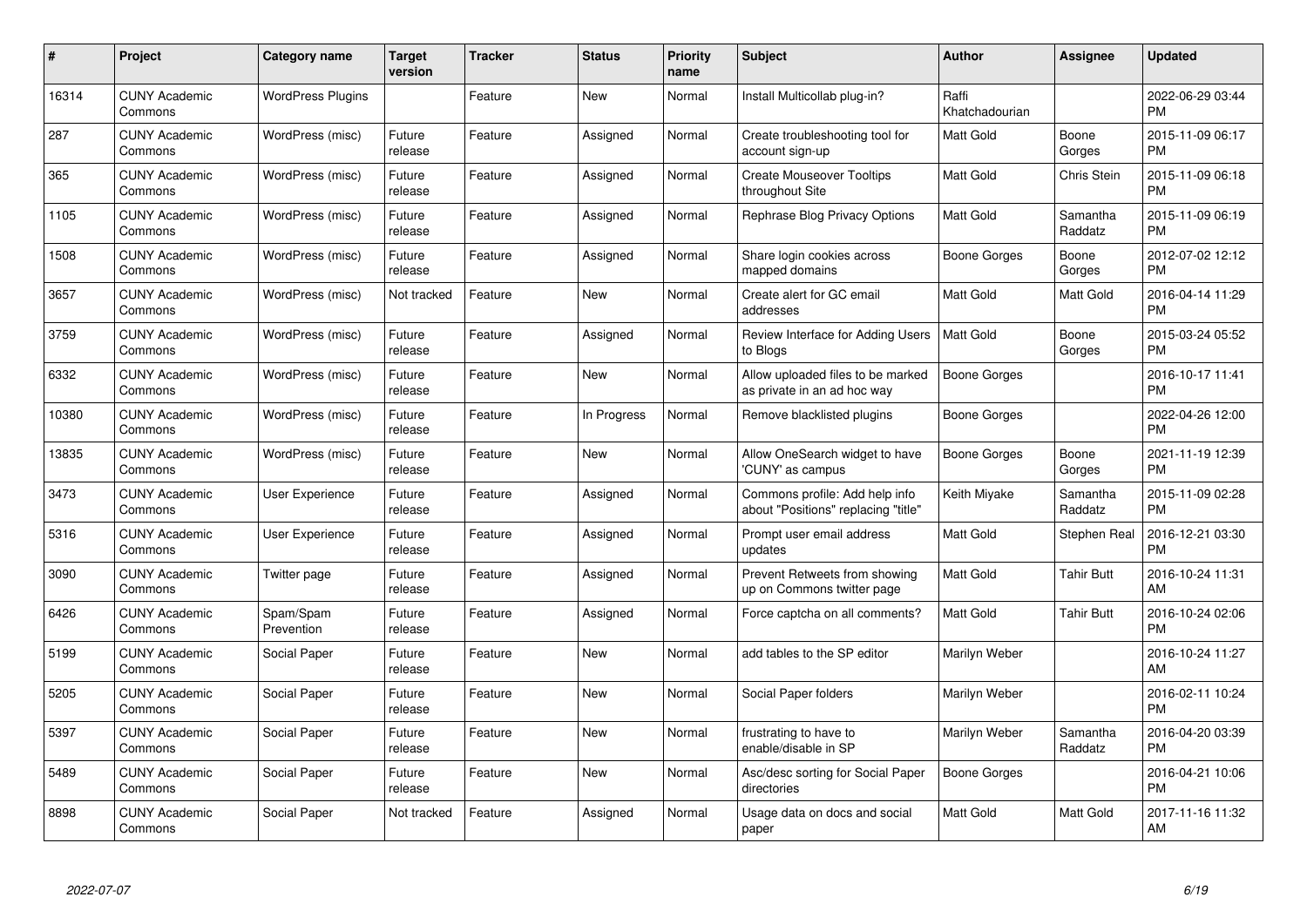| #     | Project                         | <b>Category name</b>     | <b>Target</b><br>version | <b>Tracker</b> | <b>Status</b>        | <b>Priority</b><br>name | <b>Subject</b>                                                              | Author              | <b>Assignee</b>     | <b>Updated</b>                |
|-------|---------------------------------|--------------------------|--------------------------|----------------|----------------------|-------------------------|-----------------------------------------------------------------------------|---------------------|---------------------|-------------------------------|
| 13048 | <b>CUNY Academic</b><br>Commons | Shortcodes and<br>embeds | Future<br>release        | Feature        | New                  | Normal                  | Jupyter Notebooks support                                                   | <b>Boone Gorges</b> |                     | 2020-07-14 11:46<br>AM        |
| 3662  | <b>CUNY Academic</b><br>Commons | <b>SEO</b>               | Future<br>release        | Feature        | Assigned             | Normal                  | Duplicate Content/SEO/Google<br>issues                                      | <b>Matt Gold</b>    | Raymond<br>Hoh      | 2015-04-13 04:37<br><b>PM</b> |
| 3002  | <b>CUNY Academic</b><br>Commons | Search                   | Future<br>release        | Feature        | Assigned             | Normal                  | Overhaul CAC search by using<br>external search appliance                   | <b>Boone Gorges</b> | Boone<br>Gorges     | 2020-07-15 03:05<br><b>PM</b> |
| 8976  | <b>CUNY Academic</b><br>Commons | Reply By Email           | Not tracked              | Feature        | Assigned             | Normal                  | Package RBE new topics posting?                                             | <b>Matt Gold</b>    | Raymond<br>Hoh      | 2017-12-04 02:34<br><b>PM</b> |
| 308   | <b>CUNY Academic</b><br>Commons | Registration             | Future<br>release        | Feature        | New                  | Normal                  | Group recommendations for<br>signup process                                 | <b>Boone Gorges</b> | Samantha<br>Raddatz | 2015-11-09 05:07<br><b>PM</b> |
| 5225  | <b>CUNY Academic</b><br>Commons | Registration             | Future<br>release        | Feature        | Assigned             | Normal                  | On-boarding Issues                                                          | Luke Waltzer        | Samantha<br>Raddatz | 2016-02-12 02:58<br><b>PM</b> |
| 11860 | <b>CUNY Academic</b><br>Commons | Registration             | Future<br>release        | Feature        | New                  | Normal                  | <b>Ensure Students Are Aware They</b><br>Can Use Aliases At Registration    | scott voth          |                     | 2019-09-24 08:46<br>AM        |
| 11945 | <b>CUNY Academic</b><br>Commons | Reckoning                | Future<br>release        | Feature        | Reporter<br>Feedback | Normal                  | Add Comments bubble to<br>Reckoning views                                   | <b>Boone Gorges</b> | Boone<br>Gorges     | 2019-11-12 05:14<br><b>PM</b> |
| 6115  | <b>CUNY Academic</b><br>Commons | Publicity                | Not tracked              | Feature        | Assigned             | Normal                  | create digital signage for GC                                               | <b>Matt Gold</b>    | scott voth          | 2016-10-11 10:09<br><b>PM</b> |
| 9643  | <b>CUNY Academic</b><br>Commons | Publicity                | Not tracked              | Feature        | New                  | Normal                  | Create a page on the Commons<br>for logos etc.                              | Stephen Real        | Stephen Real        | 2018-04-24 10:53<br>AM        |
| 2753  | <b>CUNY Academic</b><br>Commons | Public Portfolio         | Future<br>release        | Feature        | New                  | Normal                  | Create actual actual tagification in<br>academic interests and other fields | Micki Kaufman       | Boone<br>Gorges     | 2015-01-05 08:52<br>PM        |
| 2832  | <b>CUNY Academic</b><br>Commons | <b>Public Portfolio</b>  | Future<br>release        | Feature        | Assigned             | Normal                  | Improve interface for (not)<br>auto-linking profile fields                  | Boone Gorges        | Chris Stein         | 2015-01-05 08:52<br><b>PM</b> |
| 2881  | <b>CUNY Academic</b><br>Commons | Public Portfolio         | Future<br>release        | Feature        | Assigned             | Normal                  | Redesign the UX for Profiles                                                | Chris Stein         | Chris Stein         | 2016-10-13 12:45<br><b>PM</b> |
| 3042  | <b>CUNY Academic</b><br>Commons | <b>Public Portfolio</b>  | Future<br>release        | Feature        | Assigned             | Normal                  | Browsing member interests                                                   | <b>Matt Gold</b>    | Boone<br>Gorges     | 2015-03-21 09:04<br><b>PM</b> |
| 3220  | <b>CUNY Academic</b><br>Commons | <b>Public Portfolio</b>  | Future<br>release        | Feature        | Assigned             | Normal                  | Add indent/outdent option to<br>Formatting Buttons on Profile<br>Page       | <b>Matt Gold</b>    | Boone<br>Gorges     | 2014-05-21 10:39<br><b>PM</b> |
| 3768  | <b>CUNY Academic</b><br>Commons | <b>Public Portfolio</b>  | Future<br>release        | Feature        | Assigned             | Normal                  | Institutions/Past positions on<br>public portfolios                         | Matt Gold           | Boone<br>Gorges     | 2018-04-23 10:44<br>AM        |
| 3770  | <b>CUNY Academic</b><br>Commons | <b>Public Portfolio</b>  | Future<br>release        | Feature        | Assigned             | Normal                  | Improve Layout/Formatting of<br>Positions Area on Public Portfolios         | Matt Gold           | Chris Stein         | 2015-04-01 09:17<br><b>PM</b> |
| 10354 | <b>CUNY Academic</b><br>Commons | <b>Public Portfolio</b>  | Future<br>release        | Feature        | New                  | Normal                  | Opt out of Having a Profile Page                                            | scott voth          | Chris Stein         | 2020-05-12 10:43<br>AM        |
| 14184 | <b>CUNY Academic</b><br>Commons | Public Portfolio         | Future<br>release        | Feature        | New                  | Normal                  | Centralized mechanism for storing<br>Campus affiliations                    | Boone Gorges        | Boone<br>Gorges     | 2022-01-04 11:35<br>AM        |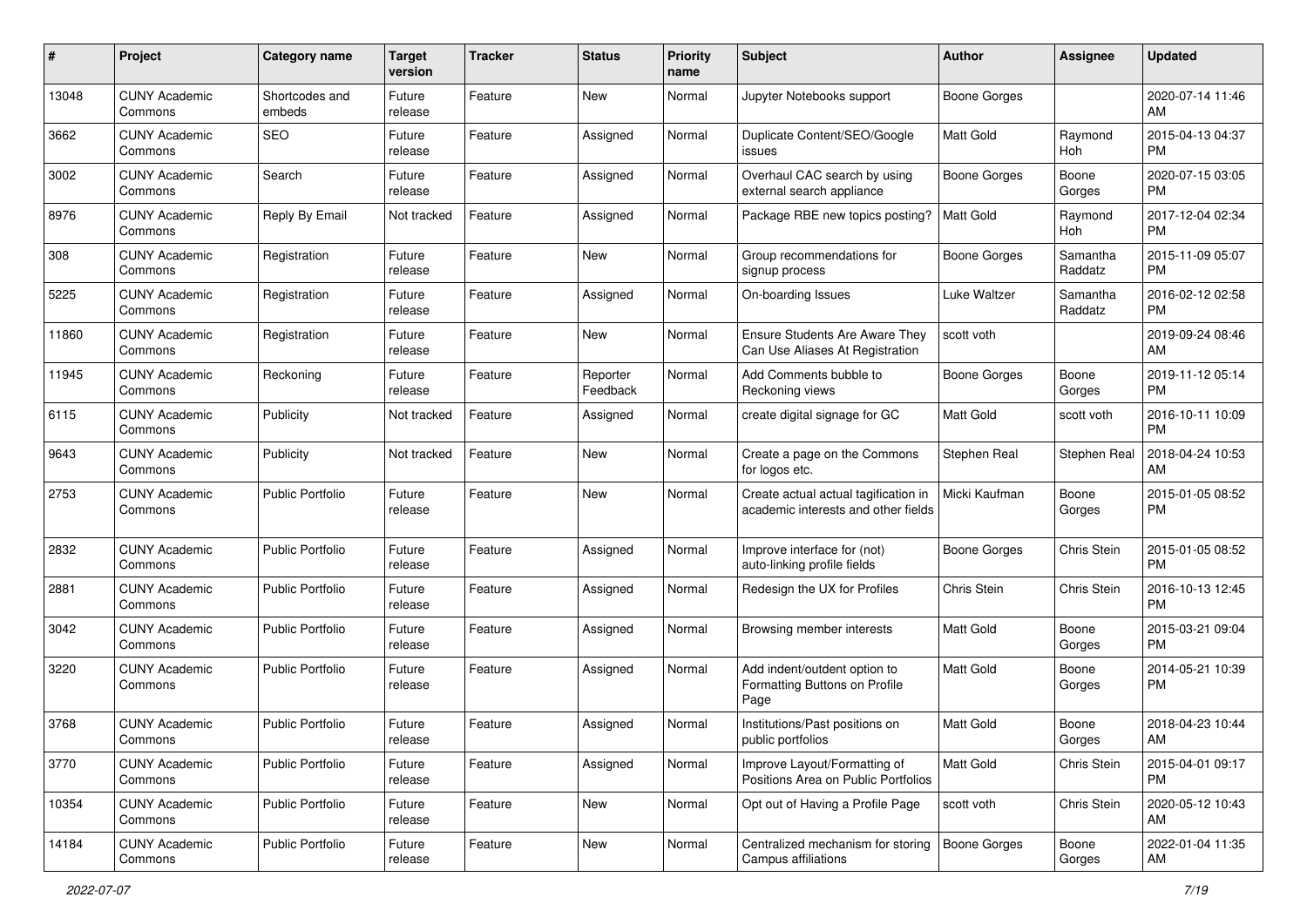| #     | <b>Project</b>                  | <b>Category name</b>           | <b>Target</b><br>version | <b>Tracker</b> | <b>Status</b>        | <b>Priority</b><br>name | <b>Subject</b>                                                                             | <b>Author</b>        | Assignee            | <b>Updated</b>                |
|-------|---------------------------------|--------------------------------|--------------------------|----------------|----------------------|-------------------------|--------------------------------------------------------------------------------------------|----------------------|---------------------|-------------------------------|
| 14787 | <b>CUNY Academic</b><br>Commons | <b>Plugin Packages</b>         | Future<br>release        | Feature        | New                  | Normal                  | Creating a "Design" plugin<br>package                                                      | Laurie Hurson        | scott voth          | 2022-04-27 04:56<br><b>PM</b> |
| 5955  | <b>CUNY Academic</b><br>Commons | Outreach                       | Future<br>release        | Feature        | Assigned             | Normal                  | Create auto-newsletter for<br>commons members                                              | <b>Matt Gold</b>     | Luke Waltzer        | 2016-08-30 10:34<br>AM        |
| 9028  | <b>CUNY Academic</b><br>Commons | Onboarding                     | Future<br>release        | Feature        | Assigned             | Normal                  | suggest groups to new members<br>during the registration process                           | <b>Matt Gold</b>     | Chris Stein         | 2018-10-24 12:34<br><b>PM</b> |
| 9895  | <b>CUNY Academic</b><br>Commons | Onboarding                     | Future<br>release        | Feature        | Assigned             | Normal                  | Add "Accept Invitation"<br>link/button/function to Group<br>and/or Site invitation emails? | <b>Luke Waltzer</b>  | Boone<br>Gorges     | 2018-06-07 12:42<br><b>PM</b> |
| 3330  | <b>CUNY Academic</b><br>Commons | My Commons                     | Future<br>release        | Feature        | Assigned             | Normal                  | "Commons Information" tool                                                                 | Boone Gorges         | Chris Stein         | 2014-09-22 08:46<br><b>PM</b> |
| 3517  | <b>CUNY Academic</b><br>Commons | My Commons                     | Future<br>release        | Feature        | Assigned             | Normal                  | Mute/Unmute My Commons<br>updates                                                          | <b>Matt Gold</b>     | Raymond<br>Hoh      | 2015-11-09 01:19<br><b>PM</b> |
| 3536  | <b>CUNY Academic</b><br>Commons | My Commons                     | Future<br>release        | Feature        | Assigned             | Normal                  | Infinite Scroll on My Commons<br>page                                                      | <b>Matt Gold</b>     | Raymond<br>Hoh      | 2015-04-13 04:42<br><b>PM</b> |
| 5234  | <b>CUNY Academic</b><br>Commons | Membership                     | Future<br>release        | Feature        | Assigned             | Normal                  | Write Unconfirmed patch for WP                                                             | Boone Gorges         | Boone<br>Gorges     | 2016-10-24 11:18<br>AM        |
| 13891 | <b>CUNY Academic</b><br>Commons | Internal Tools and<br>Workflow | 2.1.0                    | Feature        | New                  | Normal                  | Migrate automated linting to<br>GitHub Actions                                             | Boone Gorges         | Jeremy Felt         | 2022-06-29 11:13<br>AM        |
| 15194 | <b>CUNY Academic</b><br>Commons | Internal Tools and<br>Workflow | 2.1.0                    | Feature        | New                  | Normal                  | PHPCS sniff for un-restored<br>switch_to_blog() calls                                      | Boone Gorges         | Jeremy Felt         | 2022-05-26 10:45<br>AM        |
| 1888  | <b>CUNY Academic</b><br>Commons | Home Page                      | Future<br>release        | Feature        | Assigned             | Normal                  | Refactor BP MPO Activity Filter to<br>support proper pagination                            | Sarah Morgano        | Boone<br>Gorges     | 2014-05-01 07:11<br><b>PM</b> |
| 4980  | <b>CUNY Academic</b><br>Commons | Home Page                      | Future<br>release        | Feature        | Assigned             | Normal                  | <b>CAC Featured Content -- Adding</b><br>Randomization                                     | <b>Matt Gold</b>     | Boone<br>Gorges     | 2016-12-12 03:01<br><b>PM</b> |
| 481   | <b>CUNY Academic</b><br>Commons | Groups (misc)                  | Future<br>release        | Feature        | Assigned             | Normal                  | ability to archive inactive groups<br>and blogs                                            | Michael Mandiberg    | Samantha<br>Raddatz | 2015-11-09 05:56<br><b>PM</b> |
| 1544  | <b>CUNY Academic</b><br>Commons | Groups (misc)                  | Future<br>release        | Feature        | Reporter<br>Feedback | Normal                  | Group Filtering and Sorting                                                                | <b>Matt Gold</b>     | Chris Stein         | 2019-03-01 02:25<br><b>PM</b> |
| 3458  | <b>CUNY Academic</b><br>Commons | Groups (misc)                  | Future<br>release        | Feature        | Assigned             | Normal                  | Filter Members of Group by<br>Campus                                                       | <b>Michael Smith</b> | Samantha<br>Raddatz | 2014-09-26 08:32<br><b>PM</b> |
| 7115  | <b>CUNY Academic</b><br>Commons | Groups (misc)                  | Future<br>release        | Feature        | Reporter<br>Feedback | Normal                  | make licensing info clear during<br>group creation                                         | <b>Matt Gold</b>     | Raymond<br>Hoh      | 2020-12-08 11:32<br>AM        |
| 12446 | <b>CUNY Academic</b><br>Commons | Groups (misc)                  | Future<br>release        | Feature        | Reporter<br>Feedback | Normal                  | Toggle default site to group forum<br>posting                                              | Laurie Hurson        | Laurie Hurson       | 2020-03-10 11:57<br>AM        |
| 13370 | <b>CUNY Academic</b><br>Commons | Group Library                  | Future<br>release        | Feature        | New                  | Normal                  | Library bulk deletion and folder<br>editing                                                | Colin McDonald       | Boone<br>Gorges     | 2020-10-13 10:41<br>AM        |
| 13650 | <b>CUNY Academic</b><br>Commons | Group Library                  | Future<br>release        | Feature        | <b>New</b>           | Normal                  | Forum Attachments in Group<br>Library                                                      | Laurie Hurson        |                     | 2021-11-19 12:30<br><b>PM</b> |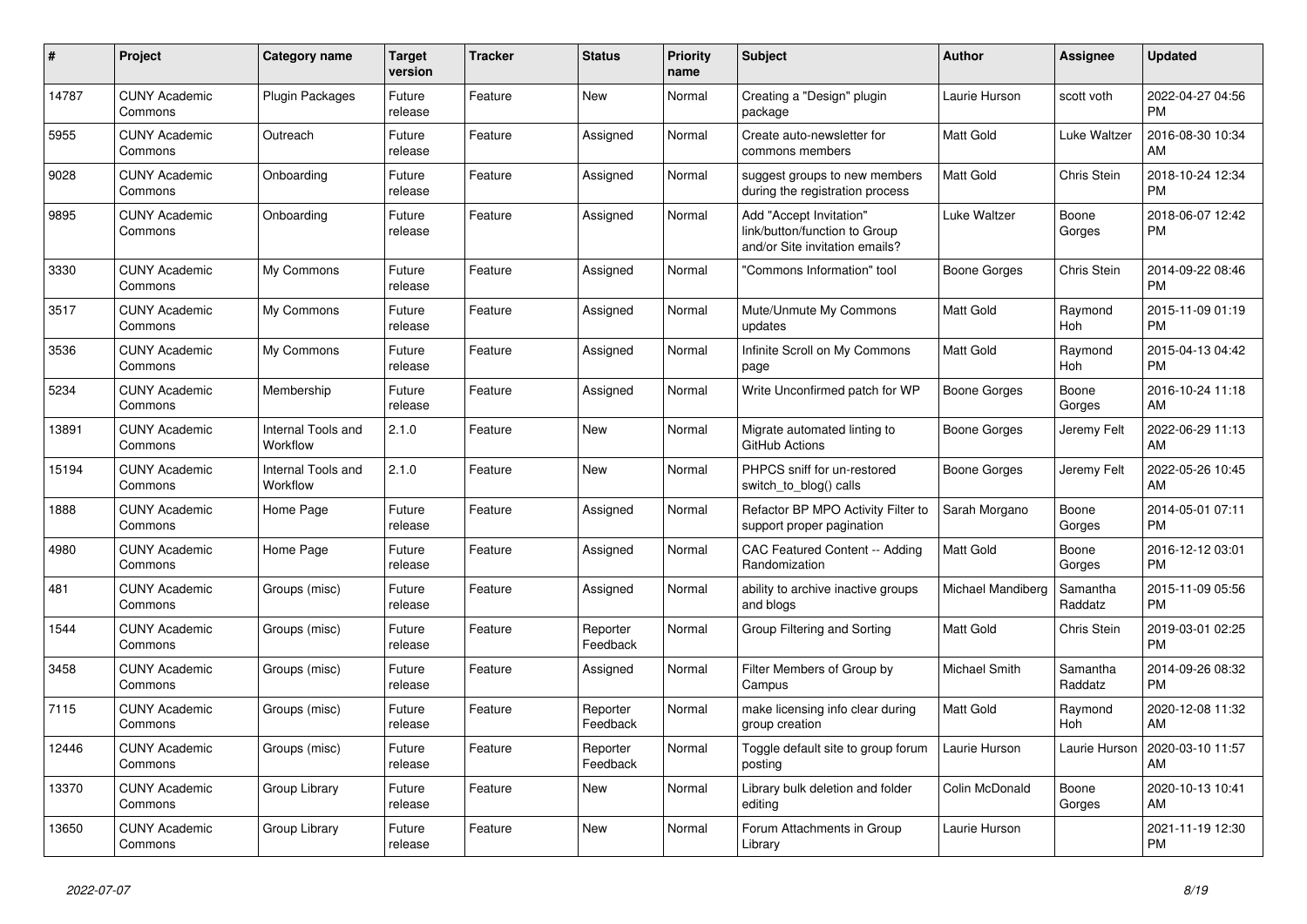| #     | <b>Project</b>                  | <b>Category name</b> | <b>Target</b><br>version | <b>Tracker</b> | <b>Status</b> | <b>Priority</b><br>name | <b>Subject</b>                                                                             | <b>Author</b>         | Assignee            | <b>Updated</b>                |
|-------|---------------------------------|----------------------|--------------------------|----------------|---------------|-------------------------|--------------------------------------------------------------------------------------------|-----------------------|---------------------|-------------------------------|
| 14309 | <b>CUNY Academic</b><br>Commons | Group Library        | Future<br>release        | Feature        | <b>New</b>    | Normal                  | Better handling of<br>bp group document file download<br>attempts when file is not present | Boone Gorges          | Boone<br>Gorges     | 2021-11-19 12:28<br><b>PM</b> |
| 3308  | <b>CUNY Academic</b><br>Commons | Group Invitations    | Future<br>release        | Feature        | Assigned      | Normal                  | Allow members to rescind group<br>invitations                                              | Matt Gold             | Boone<br>Gorges     | 2015-04-01 08:53<br><b>PM</b> |
| 585   | <b>CUNY Academic</b><br>Commons | Group Forums         | Future<br>release        | Feature        | Assigned      | Normal                  | Merge Forum Topics                                                                         | Sarah Morgano         | Boone<br>Gorges     | 2011-07-06 04:11<br><b>PM</b> |
| 3192  | <b>CUNY Academic</b><br>Commons | Group Forums         | Future<br>release        | Feature        | Assigned      | Normal                  | Customizable forum views for<br>bbPress 2.x group forums                                   | Boone Gorges          | Raymond<br>Hoh      | 2015-11-09 12:47<br><b>PM</b> |
| 3193  | <b>CUNY Academic</b><br>Commons | Group Forums         | Future<br>release        | Feature        | Assigned      | Normal                  | bbPress 2.x dynamic roles and<br><b>RBE</b>                                                | Boone Gorges          | Boone<br>Gorges     | 2014-09-30 01:30<br><b>PM</b> |
| 10659 | <b>CUNY Academic</b><br>Commons | Group Forums         | Future<br>release        | Feature        | Assigned      | Normal                  | Post to multiple groups via email                                                          | Matt Gold             | Raymond<br>Hoh      | 2018-11-15 12:54<br>AM        |
| 13199 | <b>CUNY Academic</b><br>Commons | Group Forums         | Future<br>release        | Feature        | New           | Normal                  | Favoring Groups over bbPress<br>plugin                                                     | <b>Colin McDonald</b> | Colin<br>McDonald   | 2021-11-19 12:28<br><b>PM</b> |
| 13358 | <b>CUNY Academic</b><br>Commons | Group Forums         | Future<br>release        | Feature        | New           | Normal                  | Improved UI for group forum<br>threading settings                                          | Boone Gorges          | Raymond<br>Hoh      | 2021-11-19 12:27<br><b>PM</b> |
| 11834 | <b>CUNY Academic</b><br>Commons | <b>Group Files</b>   | Future<br>release        | Feature        | New           | Normal                  | Improved tools for managing<br>group file folders                                          | Boone Gorges          | Sonja Leix          | 2019-09-06 03:55<br><b>PM</b> |
| 12091 | <b>CUNY Academic</b><br>Commons | <b>Group Files</b>   | Future<br>release        | Feature        | <b>New</b>    | Normal                  | Improved pre-upload file validation<br>for bp-group-documents                              | <b>Boone Gorges</b>   | Boone<br>Gorges     | 2019-11-14 01:21<br><b>PM</b> |
| 653   | <b>CUNY Academic</b><br>Commons | Group Blogs          | Future<br>release        | Feature        | Assigned      | Normal                  | Redesign Integration of Groups<br>and Blogs                                                | <b>Matt Gold</b>      | Samantha<br>Raddatz | 2015-11-09 05:40<br><b>PM</b> |
| 3580  | <b>CUNY Academic</b><br>Commons | Group Blogs          | Future<br>release        | Feature        | New           | Normal                  | Multiple blogs per group                                                                   | Boone Gorges          | Boone<br>Gorges     | 2018-02-20 02:02<br><b>PM</b> |
| 8756  | <b>CUNY Academic</b><br>Commons | Group Blogs          | Future<br>release        | Feature        | Hold          | Normal                  | Connect multiple blogs to one<br>group?                                                    | Matt Gold             | Boone<br>Gorges     | 2017-09-30 10:42<br>AM        |
| 3475  | <b>CUNY Academic</b><br>Commons | Events               | Future<br>release        | Feature        | Assigned      | Normal                  | Request to add plugin to<br>streamline room<br>booking/appointment booking                 | Naomi Barrettara      | Boone<br>Gorges     | 2014-12-01 05:14<br>PM        |
| 4053  | <b>CUNY Academic</b><br>Commons | Events               | Future<br>release        | Feature        | Assigned      | Normal                  | Create new tab for past events                                                             | Matt Gold             | Boone<br>Gorges     | 2015-05-12 02:10<br><b>PM</b> |
| 4238  | <b>CUNY Academic</b><br>Commons | Events               | Future<br>release        | Feature        | Assigned      | Normal                  | Copy Events to Other Groups?                                                               | Matt Gold             | Boone<br>Gorges     | 2015-07-02 10:08<br>AM        |
| 4481  | <b>CUNY Academic</b><br>Commons | Events               | Future<br>release        | Feature        | <b>New</b>    | Normal                  | Group admins/mods should have<br>the ability to unlink an event from<br>the group          | Boone Gorges          | Boone<br>Gorges     | 2017-04-24 03:53<br><b>PM</b> |
| 5696  | <b>CUNY Academic</b><br>Commons | Events               | Future<br>release        | Feature        | Assigned      | Normal                  | Events Calendar - display options<br>calendar aggregation                                  | <b>Matt Gold</b>      | Boone<br>Gorges     | 2016-10-13 11:44<br>AM        |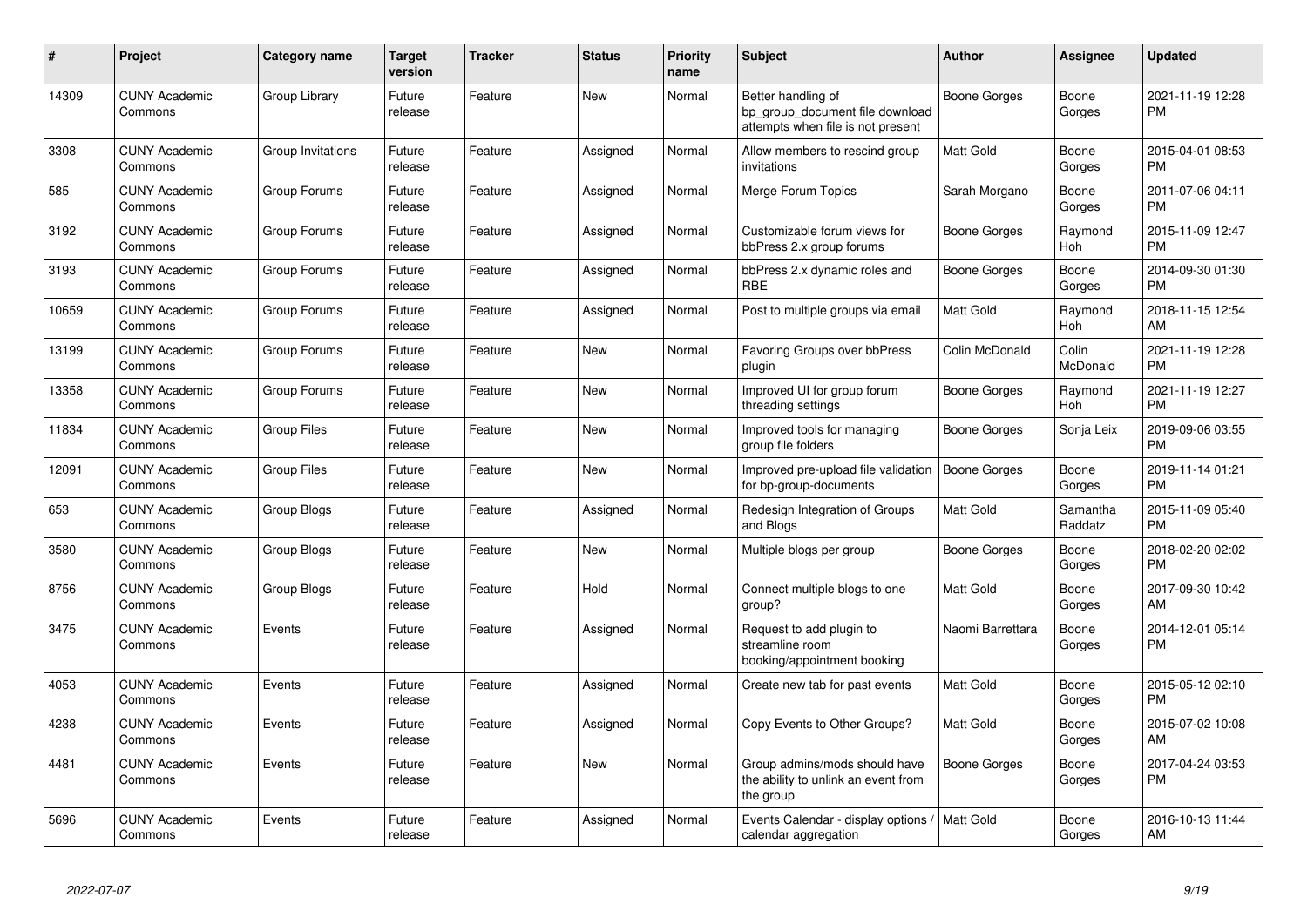| #     | Project                         | <b>Category name</b>       | <b>Target</b><br>version | <b>Tracker</b> | <b>Status</b>        | <b>Priority</b><br>name | <b>Subject</b>                                                                      | <b>Author</b>           | <b>Assignee</b>    | <b>Updated</b>                |
|-------|---------------------------------|----------------------------|--------------------------|----------------|----------------------|-------------------------|-------------------------------------------------------------------------------------|-------------------------|--------------------|-------------------------------|
| 11077 | <b>CUNY Academic</b><br>Commons | Events                     | Not tracked              | Feature        | Reporter<br>Feedback | Normal                  | Show event category description<br>in event list view                               | Raffi<br>Khatchadourian |                    | 2019-02-12 10:38<br><b>PM</b> |
| 11531 | <b>CUNY Academic</b><br>Commons | Events                     | Future<br>release        | Feature        | New                  | Normal                  | Main Events calendar should<br>include non-public events that user<br>has access to | scott voth              | Boone<br>Gorges    | 2019-06-11 10:00<br>AM        |
| 5992  | <b>CUNY Academic</b><br>Commons | <b>Email Notifications</b> | Future<br>release        | Feature        | <b>New</b>           | Normal                  | Changing the From line of<br>autogenerated blog emails                              | Marilyn Weber           |                    | 2018-09-27 05:19<br><b>PM</b> |
| 12042 | <b>CUNY Academic</b><br>Commons | <b>Email Notifications</b> | Future<br>release        | Feature        | New                  | Normal                  | Improved error logging for BPGES<br>send queue                                      | <b>Boone Gorges</b>     | Boone<br>Gorges    | 2021-11-19 12:25<br><b>PM</b> |
| 15604 | <b>CUNY Academic</b><br>Commons | <b>Email Notifications</b> | Future<br>release        | Feature        | Assigned             | Normal                  | Restructure Commons Group<br>Digest Email Messages                                  | <b>Matt Gold</b>        | Boone<br>Gorges    | 2022-05-26 10:45<br>AM        |
| 2754  | <b>CUNY Academic</b><br>Commons | Design                     | Future<br>release        | Feature        | Assigned             | Normal                  | Determine strategy for CAC logo<br>handling in top header                           | Micki Kaufman           | <b>Chris Stein</b> | 2015-01-05 08:53<br><b>PM</b> |
| 8902  | <b>CUNY Academic</b><br>Commons | Design                     | Not tracked              | Feature        | Assigned             | Normal                  | Report back on research on<br><b>BuddyPress themes</b>                              | <b>Matt Gold</b>        | Michael Smith      | 2017-11-10 12:31<br><b>PM</b> |
| 9420  | <b>CUNY Academic</b><br>Commons | cuny.is                    | Not tracked              | Feature        | New                  | Normal                  | Request for http://cuny.is/streams                                                  | Raffi<br>Khatchadourian | Marilyn<br>Weber   | 2018-04-02 10:08<br>AM        |
| 10226 | <b>CUNY Academic</b><br>Commons | Courses                    | Future<br>release        | Feature        | <b>New</b>           | Normal                  | Add "My Courses" to drop down<br>list                                               | scott voth              | Boone<br>Gorges    | 2021-11-19 12:42<br><b>PM</b> |
| 11789 | <b>CUNY Academic</b><br>Commons | Courses                    | Future<br>release        | Feature        | <b>New</b>           | Normal                  | Ability to remove item from<br>Courses list                                         | Laurie Hurson           | Sonja Leix         | 2019-09-24 12:28<br><b>PM</b> |
| 13466 | <b>CUNY Academic</b><br>Commons | Cavalcade                  | Future<br>release        | Feature        | New                  | Normal                  | Automated cleanup for duplicate<br>Cavalcade tasks                                  | <b>Boone Gorges</b>     | Boone<br>Gorges    | 2020-10-13 05:24<br><b>PM</b> |
| 618   | <b>CUNY Academic</b><br>Commons | <b>BuddyPress Docs</b>     | Future<br>release        | Feature        | Assigned             | Normal                  | BuddyPress Docs: export formats                                                     | <b>Boone Gorges</b>     | Boone<br>Gorges    | 2015-11-09 05:38<br><b>PM</b> |
| 1422  | <b>CUNY Academic</b><br>Commons | <b>BuddyPress Docs</b>     | Future<br>release        | Feature        | Assigned             | Normal                  | Make "created Doc" activity icons<br>non-mini                                       | Boone Gorges            | Boone<br>Gorges    | 2015-11-09 05:48<br><b>PM</b> |
| 1744  | <b>CUNY Academic</b><br>Commons | <b>BuddyPress Docs</b>     | Future<br>release        | Feature        | Assigned             | Normal                  | Spreadsheet-style Docs                                                              | Boone Gorges            | Boone<br>Gorges    | 2015-11-09 06:13<br><b>PM</b> |
| 2523  | <b>CUNY Academic</b><br>Commons | <b>BuddyPress Docs</b>     | Future<br>release        | Feature        | Assigned             | Normal                  | Allow Users to Upload Images to<br><b>BP</b> Docs                                   | <b>Matt Gold</b>        | Boone<br>Gorges    | 2015-11-09 06:14<br><b>PM</b> |
| 377   | <b>CUNY Academic</b><br>Commons | BuddyPress (misc)          | Future<br>release        | Feature        | Assigned             | Normal                  | Like buttons                                                                        | Matt Gold               | Boone<br>Gorges    | 2010-11-16 05:13<br><b>PM</b> |
| 435   | <b>CUNY Academic</b><br>Commons | BuddyPress (misc)          | Future<br>release        | Feature        | Assigned             | Normal                  | Include Avatar Images in Forum<br><b>Post Notification Emails</b>                   | <b>Matt Gold</b>        | Boone<br>Gorges    | 2010-12-08 12:40<br><b>PM</b> |
| 500   | <b>CUNY Academic</b><br>Commons | BuddyPress (misc)          | Future<br>release        | Feature        | Assigned             | Normal                  | <b>Export Group Data</b>                                                            | <b>Matt Gold</b>        | Boone<br>Gorges    | 2010-12-19 12:09<br><b>PM</b> |
| 554   | <b>CUNY Academic</b><br>Commons | BuddyPress (misc)          | Future<br>release        | Feature        | Assigned             | Normal                  | Add Trackback notifications to<br>site-wide activity feed                           | <b>Matt Gold</b>        | Boone<br>Gorges    | 2015-11-09 06:19<br><b>PM</b> |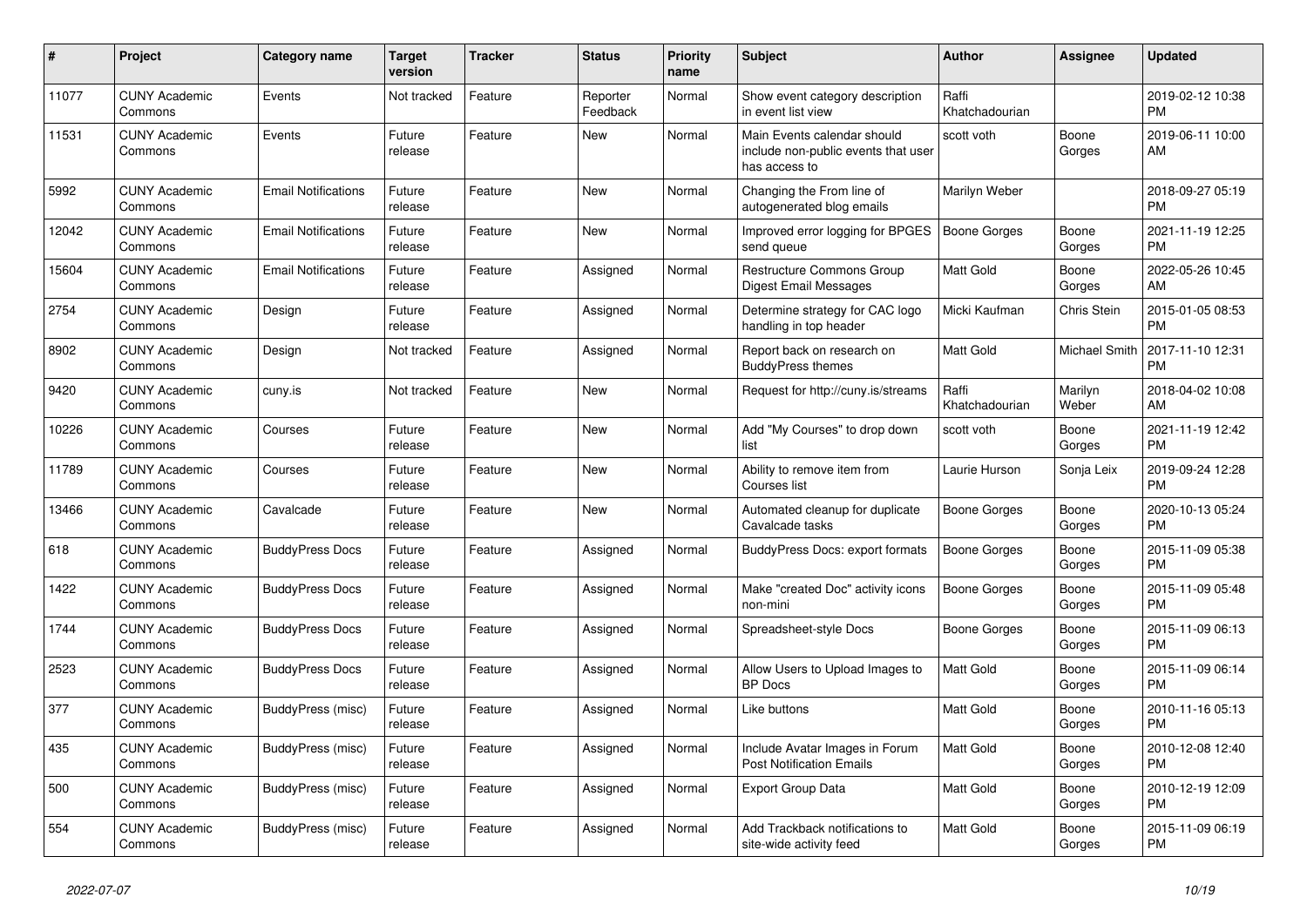| #     | Project                         | <b>Category name</b>      | <b>Target</b><br>version | <b>Tracker</b> | <b>Status</b>        | <b>Priority</b><br>name | <b>Subject</b>                                                                                                                               | Author                 | <b>Assignee</b>     | <b>Updated</b>                |
|-------|---------------------------------|---------------------------|--------------------------|----------------|----------------------|-------------------------|----------------------------------------------------------------------------------------------------------------------------------------------|------------------------|---------------------|-------------------------------|
| 599   | <b>CUNY Academic</b><br>Commons | BuddyPress (misc)         | Future<br>release        | Feature        | Assigned             | Normal                  | Consider adding rating plugins for<br><b>BuddyPress/BBPress</b>                                                                              | <b>Matt Gold</b>       | Boone<br>Gorges     | 2011-08-22 06:50<br><b>PM</b> |
| 635   | <b>CUNY Academic</b><br>Commons | BuddyPress (misc)         | Future<br>release        | Feature        | Assigned             | Normal                  | Big Blue Button -<br>Videoconferencing in Groups and<br>Blogs                                                                                | Matt Gold              | Boone<br>Gorges     | 2011-03-14 03:24<br><b>PM</b> |
| 6078  | <b>CUNY Academic</b><br>Commons | <b>Blogs (BuddyPress)</b> | Future<br>release        | Feature        | New                  | Normal                  | Explore Adding Network Blog<br>Metadata Plugin                                                                                               | Luke Waltzer           | Luke Waltzer        | 2016-10-11 10:29<br><b>PM</b> |
| 8835  | <b>CUNY Academic</b><br>Commons | Blogs (BuddyPress)        | Future<br>release        | Feature        | <b>New</b>           | Normal                  | Extend cuny.is shortlinks to sites                                                                                                           | Luke Waltzer           | Boone<br>Gorges     | 2022-04-26 11:59<br>AM        |
| 8836  | <b>CUNY Academic</b><br>Commons | Blogs (BuddyPress)        | Future<br>release        | Feature        | Assigned             | Normal                  | Redesign site launch process                                                                                                                 | <b>Matt Gold</b>       | Boone<br>Gorges     | 2019-10-03 02:49<br><b>PM</b> |
| 4635  | <b>CUNY Academic</b><br>Commons | Authentication            | Future<br>release        | Feature        | <b>New</b>           | Normal                  | Allow non-WP authentication                                                                                                                  | <b>Boone Gorges</b>    | Sonja Leix          | 2019-03-01 02:05<br><b>PM</b> |
| 9720  | <b>CUNY Academic</b><br>Commons | Authentication            | Future<br>release        | Feature        | New                  | Normal                  | The Commons should be an oAuth   Boone Gorges<br>provider                                                                                    |                        |                     | 2019-03-01 02:04<br><b>PM</b> |
| 1460  | <b>CUNY Academic</b><br>Commons | Analytics                 | Future<br>release        | Feature        | Assigned             | Normal                  | <b>Update System Report</b>                                                                                                                  | <b>Brian Foote</b>     | Boone<br>Gorges     | 2015-11-09 06:13<br><b>PM</b> |
| 5581  | <b>CUNY Academic</b><br>Commons | Analytics                 | Future<br>release        | Feature        | Assigned             | Normal                  | Explore alternatives to Google<br>Analytics                                                                                                  | <b>Matt Gold</b>       | Valerie<br>Townsend | 2020-04-17 03:12<br>PM        |
| 5679  | <b>CUNY Academic</b><br>Commons | Analytics                 | Not tracked              | Feature        | New                  | Normal                  | Logged In Users for GA                                                                                                                       | Valerie Townsend       | Valerie<br>Townsend | 2016-06-11 09:49<br>AM        |
| 8900  | <b>CUNY Academic</b><br>Commons | Accessibility             | Future<br>release        | Feature        | Assigned             | Normal                  | Look into tools to enforce<br>accessibility in WP environment                                                                                | Matt Gold              | Boone<br>Gorges     | 2022-04-26 11:59<br>AM        |
| 8901  | <b>CUNY Academic</b><br>Commons | Accessibility             | Future<br>release        | Feature        | Assigned             | Normal                  | Theme analysis for accessibility                                                                                                             | Matt Gold              | Boone<br>Gorges     | 2022-04-26 11:59<br>AM        |
| 7828  | <b>CUNY Academic</b><br>Commons |                           | Not tracked              | Feature        | Assigned             | Normal                  | Theme Assessment 2017                                                                                                                        | Margaret Galvan        | Margaret<br>Galvan  | 2017-05-02 10:41<br><b>PM</b> |
| 8837  | <b>CUNY Academic</b><br>Commons |                           | Not tracked              | Feature        | Assigned             | Normal                  | Create a form to request info from<br>people requesting premium<br>themes and plugins                                                        | Matt Gold              | Marilyn<br>Weber    | 2017-11-14 03:35<br><b>PM</b> |
| 9908  | <b>CUNY Academic</b><br>Commons |                           | Not tracked              | Feature        | New                  | Normal                  | Is it possible to send email<br>updates to users (or an email<br>address not on the list) for only a<br>single page AFTER being<br>prompted? | <b>Michael Shields</b> | scott voth          | 2018-06-11 01:34<br><b>PM</b> |
| 10368 | <b>CUNY Academic</b><br>Commons |                           | Future<br>release        | Feature        | Assigned             | Normal                  | Use ORCID data to populate<br>academic profile page                                                                                          | Stephen Francoeur      | Boone<br>Gorges     | 2018-09-25 01:53<br><b>PM</b> |
| 11131 | <b>CUNY Academic</b><br>Commons |                           | Future<br>release        | Feature        | Reporter<br>Feedback | Normal                  | Image Annotation Plugins                                                                                                                     | Laurie Hurson          |                     | 2019-02-26 11:33<br>AM        |
| 11517 | <b>CUNY Academic</b><br>Commons |                           | Not tracked              | Feature        | Assigned             | Normal                  | wp-accessibility plugin should not<br>strip 'target=" blank" by default                                                                      | Boone Gorges           | Laurie Hurson       | 2019-09-24 09:57<br>AM        |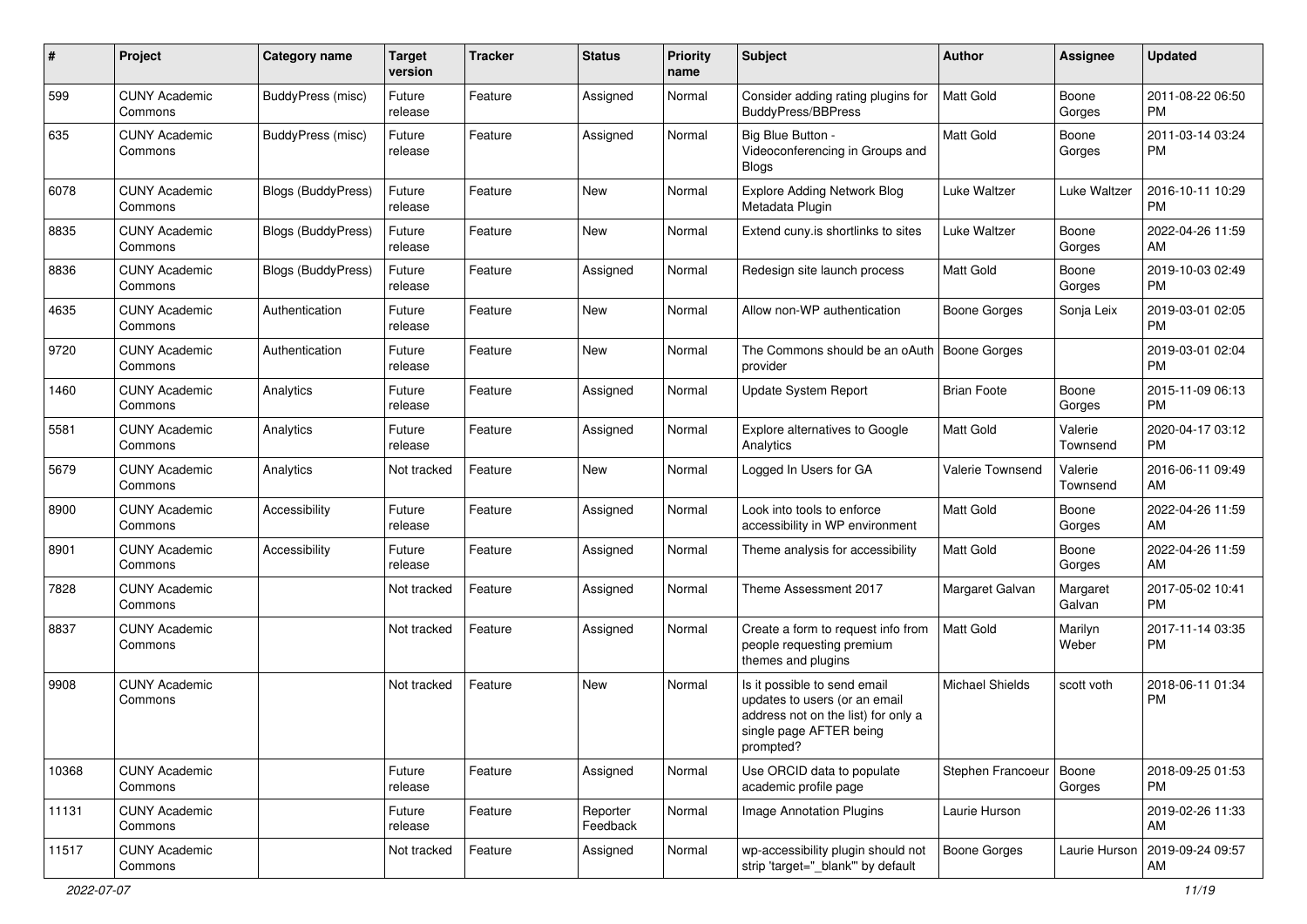| #     | Project                                                                 | <b>Category name</b>     | <b>Target</b><br>version | <b>Tracker</b> | <b>Status</b>        | <b>Priority</b><br>name | <b>Subject</b>                                                          | <b>Author</b>           | <b>Assignee</b>     | <b>Updated</b>                |
|-------|-------------------------------------------------------------------------|--------------------------|--------------------------|----------------|----------------------|-------------------------|-------------------------------------------------------------------------|-------------------------|---------------------|-------------------------------|
| 12911 | <b>CUNY Academic</b><br>Commons                                         |                          | Not tracked              | Feature        | New                  | Normal                  | Block access to xmlrpc.php based<br>on User-Agent                       | <b>Boone Gorges</b>     | Boone<br>Gorges     | 2020-06-09 05:12<br>PM        |
| 14394 | <b>CUNY Academic</b><br>Commons                                         |                          | Not tracked              | Feature        | New                  | Normal                  | Commons News Site - redesign                                            | scott voth              | scott voth          | 2021-09-14 10:46<br>AM        |
| 15613 | <b>CUNY Academic</b><br>Commons                                         |                          | 2.0.3                    | Feature        | Reporter<br>Feedback | Normal                  | Adding "Passster" plugin                                                | Laurie Hurson           |                     | 2022-06-29 11:32<br>AM        |
| 15883 | <b>CUNY Academic</b><br>Commons                                         |                          | 2.1.0                    | Feature        | New                  | Normal                  | Release BPGES update                                                    | <b>Boone Gorges</b>     | Boone<br>Gorges     | 2022-05-26 10:39<br>AM        |
| 15923 | <b>CUNY Academic</b><br>Commons                                         |                          | Not tracked              | Feature        | Reporter<br>Feedback | Normal                  | <b>Bellows Plugin Adjustments</b>                                       | Laurie Hurson           |                     | 2022-04-20 10:10<br>AM        |
| 16092 | <b>CUNY Academic</b><br>Commons                                         |                          | Future<br>release        | Feature        | Hold                 | Normal                  | Don't show main site in Site<br>search results                          | <b>Boone Gorges</b>     | Boone<br>Gorges     | 2022-05-17 03:12<br>PM        |
| 16290 | <b>CUNY Academic</b><br>Commons                                         |                          |                          | Feature        | Reporter<br>Feedback | Normal                  | Add Table Of Contents Block<br>plug-in                                  | Raffi<br>Khatchadourian |                     | 2022-06-24 10:26<br>AM        |
| 16332 | <b>CUNY Academic</b><br>Commons                                         |                          |                          | Feature        | New                  | Normal                  | Refining the OER Tag: Remove<br>OER tag option from Creation<br>Process | Laurie Hurson           |                     | 2022-07-05 01:07<br>PM        |
| 16335 | <b>CUNY Academic</b><br>Commons                                         |                          |                          | Feature        | <b>New</b>           | Normal                  | Revisiting options and functions of<br>Creative Commons license widget  | Laurie Hurson           |                     | 2022-07-06 11:17<br>AM        |
| 2571  | <b>NYCDH Community</b><br>Site                                          |                          |                          | Feature        | Assigned             | Normal                  | Add Google custom search box to<br>homepage                             | Mark Newton             | Raymond<br>Hoh      | 2013-05-18 07:49<br><b>PM</b> |
| 2573  | <b>NYCDH Community</b><br>Site                                          |                          |                          | Feature        | Reporter<br>Feedback | Normal                  | Add dh_nyc twitter list feed to site                                    | <b>Mark Newton</b>      | Matt Gold           | 2013-05-16 11:42<br>PM        |
| 2574  | <b>NYCDH Community</b><br>Site                                          |                          |                          | Feature        | Assigned             | Normal                  | Add Way to Upload Files to<br>Groups                                    | Mark Newton             | Raymond<br>Hoh      | 2013-05-18 07:46<br><b>PM</b> |
| 11968 | JustPublics@365<br>MediaCamp                                            |                          |                          | Feature        | <b>New</b>           | Normal                  | Nanoscience Retractable Display<br>Unit                                 | Donald Cherry           | Bonnie<br>Eissner   | 2021-02-19 08:50<br>AM        |
| 12062 | AD/O365 Transition<br>from NonMatric to<br><b>Matriculated Students</b> |                          |                          | Feature        | In Progress          | Normal                  | create solution and console project                                     | Emilio Rodriguez        | Emilio<br>Rodriguez | 2019-11-12 03:56<br>PM        |
| 1562  | <b>CUNY Academic</b><br>Commons                                         | <b>WordPress Plugins</b> | Future<br>release        | Feature        | Assigned             | Low                     | Play with NYT Collaborative<br><b>Authoring Tool</b>                    | <b>Matt Gold</b>        | Boone<br>Gorges     | 2015-01-05 08:47<br>PM        |
| 2223  | <b>CUNY Academic</b><br>Commons                                         | <b>WordPress Plugins</b> | Future<br>release        | Feature        | Assigned             | Low                     | Add Participad to the CUNY<br>Academic Commons                          | Matt Gold               | Boone<br>Gorges     | 2014-09-17 10:03<br>PM        |
| 8498  | <b>CUNY Academic</b><br>Commons                                         | <b>WordPress Plugins</b> | Future<br>release        | Feature        | New                  | Low                     | <b>Gravity Forms Email Users</b>                                        | Raffi<br>Khatchadourian | Matt Gold           | 2017-10-13 12:58<br><b>PM</b> |
| 5050  | <b>CUNY Academic</b><br>Commons                                         | Social Paper             | Future<br>release        | Feature        | New                  | Low                     | Making comments visible in SP<br>editing mode (SP suggestion #1)        | Marilyn Weber           | Samantha<br>Raddatz | 2019-09-17 11:10<br><b>PM</b> |
| 5052  | <b>CUNY Academic</b><br>Commons                                         | Social Paper             | Future<br>release        | Feature        | New                  | Low                     | Sentence by sentence or line by<br>line comments (SP suggestion #3)     | Marilyn Weber           | Boone<br>Gorges     | 2016-02-11 10:24<br>PM        |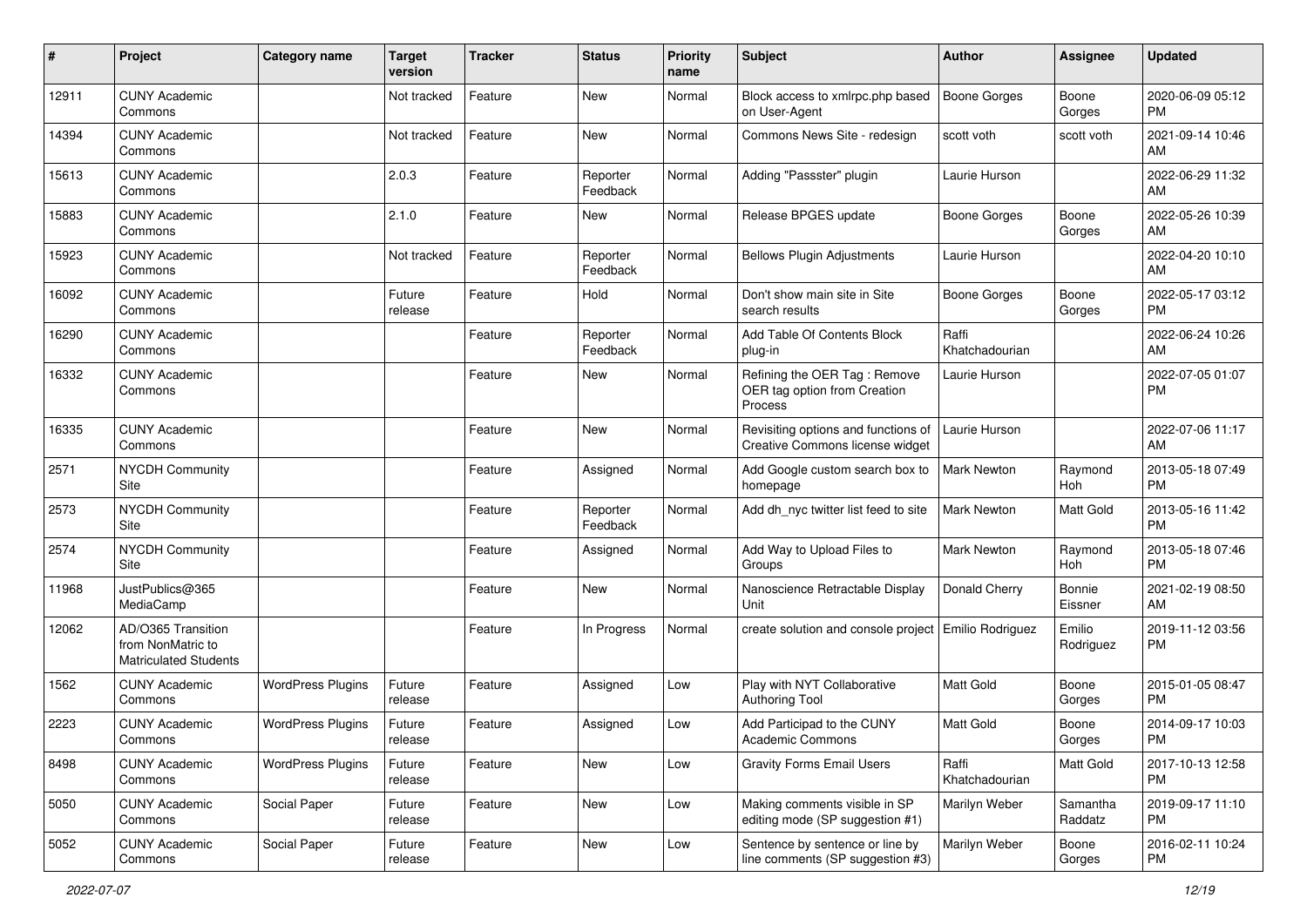| $\#$ | Project                         | <b>Category name</b>       | <b>Target</b><br>version | <b>Tracker</b> | <b>Status</b>        | Priority<br>name | <b>Subject</b>                                                                                                                                        | Author              | <b>Assignee</b>     | <b>Updated</b>                |
|------|---------------------------------|----------------------------|--------------------------|----------------|----------------------|------------------|-------------------------------------------------------------------------------------------------------------------------------------------------------|---------------------|---------------------|-------------------------------|
| 5053 | <b>CUNY Academic</b><br>Commons | Social Paper               | Future<br>release        | Feature        | <b>New</b>           | Low              | Scrollable menu to add readers<br>(SP suggestion #4)                                                                                                  | Marilyn Weber       | Samantha<br>Raddatz | 2016-04-21 05:21<br><b>PM</b> |
| 5058 | <b>CUNY Academic</b><br>Commons | Social Paper               | Future<br>release        | Feature        | New                  | Low              | Can there be a clearer signal that<br>even when comments have<br>already been made you add<br>comments by clicking on the side?<br>(SP suggestion #5) | Marilyn Weber       | Samantha<br>Raddatz | 2016-02-11 10:24<br><b>PM</b> |
| 940  | <b>CUNY Academic</b><br>Commons | Redmine                    | Future<br>release        | Feature        | Assigned             | Low              | Communication with users after<br>releases                                                                                                            | Matt Gold           | Dominic<br>Giglio   | 2012-09-09 04:36<br><b>PM</b> |
| 3615 | <b>CUNY Academic</b><br>Commons | Redmine                    | Not tracked              | Feature        | New                  | Low              | Create Redmine issues via email                                                                                                                       | Dominic Giglio      | Boone<br>Gorges     | 2017-11-16 11:36<br>AM        |
| 2013 | <b>CUNY Academic</b><br>Commons | <b>Public Portfolio</b>    | Future<br>release        | Feature        | Assigned             | Low              | Have Profile Privacy Options show   Matt Gold<br>up only for filled-in fields                                                                         |                     | Boone<br>Gorges     | 2015-11-09 06:09<br><b>PM</b> |
| 3048 | <b>CUNY Academic</b><br>Commons | <b>Public Portfolio</b>    | Future<br>release        | Feature        | New                  | Low              | Images for rich text profile fields                                                                                                                   | <b>Boone Gorges</b> | Boone<br>Gorges     | 2014-02-19 12:56<br><b>PM</b> |
| 1983 | <b>CUNY Academic</b><br>Commons | Home Page                  | Future<br>release        | Feature        | Assigned             | Low              | Media Library integration with<br>Featured Content plugin                                                                                             | Boone Gorges        | Dominic<br>Giglio   | 2014-03-17 10:34<br>AM        |
| 1456 | <b>CUNY Academic</b><br>Commons | Group Invitations          | Future<br>release        | Feature        | Reporter<br>Feedback | Low              | Invite to Group Button from Profile<br>Field                                                                                                          | Matt Gold           | Samantha<br>Raddatz | 2015-11-09 05:59<br><b>PM</b> |
| 2610 | <b>CUNY Academic</b><br>Commons | Group Invitations          | Future<br>release        | Feature        | Assigned             | Low              | Request: Custom invitation<br>message to group invites                                                                                                | local admin         | Boone<br>Gorges     | 2015-11-09 06:13<br><b>PM</b> |
| 1192 | <b>CUNY Academic</b><br>Commons | <b>Group Files</b>         | Future<br>release        | Feature        | Assigned             | Low              | When posting group files, allow<br>users to add a category without<br>saving                                                                          | Matt Gold           | Raymond<br>Hoh      | 2015-11-09 05:53<br><b>PM</b> |
| 3080 | <b>CUNY Academic</b><br>Commons | <b>Group Files</b>         | Future<br>release        | Feature        | Assigned             | Low              | Create a system to keep track of<br>file changes                                                                                                      | <b>Matt Gold</b>    | Boone<br>Gorges     | 2014-02-26 10:04<br><b>PM</b> |
| 3354 | <b>CUNY Academic</b><br>Commons | <b>Group Files</b>         | Future<br>release        | Feature        | Assigned             | Low              | Allow Group Download of Multiple<br><b>Selected Files</b>                                                                                             | <b>Matt Gold</b>    | Chris Stein         | 2014-08-01 08:50<br>AM        |
| 5016 | <b>CUNY Academic</b><br>Commons | Events                     | Future<br>release        | Feature        | Assigned             | Low              | Allow comments to be posted on<br>events                                                                                                              | <b>Matt Gold</b>    | Raymond<br>Hoh      | 2019-03-01 02:23<br><b>PM</b> |
| 333  | <b>CUNY Academic</b><br>Commons | <b>Email Notifications</b> | Future<br>release        | Feature        | Assigned             | Low              | Delay Forum Notification Email<br>Delivery Until After Editing Period<br>Ends                                                                         | Matt Gold           | Raymond<br>Hoh      | 2015-11-09 06:01<br><b>PM</b> |
| 1165 | <b>CUNY Academic</b><br>Commons | <b>Email Invitations</b>   | Future<br>release        | Feature        | Assigned             | Low              | Allow saved lists of invitees under<br>Send Invites                                                                                                   | <b>Boone Gorges</b> | Boone<br>Gorges     | 2015-11-09 06:03<br>PM        |
| 1166 | <b>CUNY Academic</b><br>Commons | <b>Email Invitations</b>   | Future<br>release        | Feature        | New                  | Low              | Better organizational tools for Sent   Boone Gorges<br><b>Invites</b>                                                                                 |                     | Boone<br>Gorges     | 2015-11-09 06:02<br><b>PM</b> |
| 1167 | <b>CUNY Academic</b><br>Commons | <b>Email Invitations</b>   | Future<br>release        | Feature        | New                  | Low              | Allow email invitations to be resent   Boone Gorges                                                                                                   |                     | Boone<br>Gorges     | 2015-11-12 12:53<br>AM        |
| 519  | <b>CUNY Academic</b><br>Commons | <b>BuddyPress Docs</b>     | Future<br>release        | Feature        | Assigned             | Low              | TOC for individual docs - for new<br>BP "wiki-like" plugin                                                                                            | scott voth          | Boone<br>Gorges     | 2015-11-09 05:54<br>PM        |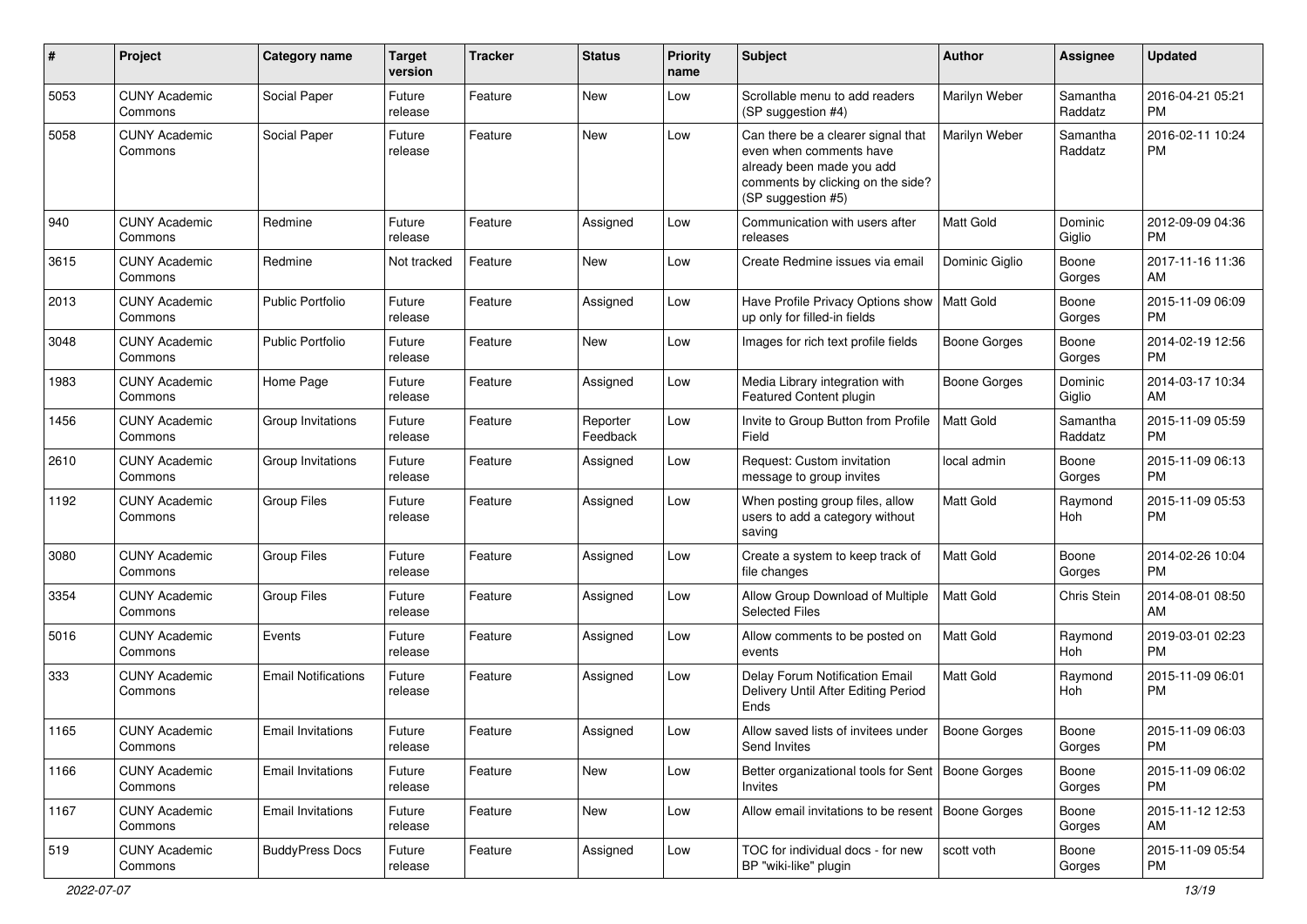| #     | <b>Project</b>                  | <b>Category name</b>     | <b>Target</b><br>version | <b>Tracker</b> | <b>Status</b>        | <b>Priority</b><br>name | <b>Subject</b>                                                                            | <b>Author</b>      | Assignee            | <b>Updated</b>                |
|-------|---------------------------------|--------------------------|--------------------------|----------------|----------------------|-------------------------|-------------------------------------------------------------------------------------------|--------------------|---------------------|-------------------------------|
| 1417  | <b>CUNY Academic</b><br>Commons | <b>BuddyPress Docs</b>   | Future<br>release        | Feature        | Assigned             | Low                     | <b>Bulk actions for BuddyPress Docs</b>                                                   | Boone Gorges       | Boone<br>Gorges     | 2016-10-17 10:41<br><b>PM</b> |
| 6389  | <b>CUNY Academic</b><br>Commons | <b>BuddyPress Docs</b>   | Future<br>release        | Feature        | <b>New</b>           | Low                     | Make Discussion Area Visible<br>When Editing a Doc                                        | Luke Waltzer       | Boone<br>Gorges     | 2016-10-21 04:16<br><b>PM</b> |
| 58    | <b>CUNY Academic</b><br>Commons | BuddyPress (misc)        | Future<br>release        | Feature        | Assigned             | Low                     | Make member search sortable by<br>last name                                               | Roberta Brody      | Boone<br>Gorges     | 2010-08-26 02:38<br><b>PM</b> |
| 310   | <b>CUNY Academic</b><br>Commons | BuddyPress (misc)        | Future<br>release        | Feature        | Assigned             | Low                     | <b>Friend Request Email</b>                                                               | Matt Gold          | Samantha<br>Raddatz | 2015-11-09 05:08<br><b>PM</b> |
| 1423  | <b>CUNY Academic</b><br>Commons | BuddyPress (misc)        | Future<br>release        | Feature        | Assigned             | Low                     | Show an avatar for pingback<br>comment activity items                                     | Boone Gorges       | Tahir Butt          | 2016-10-24 12:03<br><b>PM</b> |
| 2325  | <b>CUNY Academic</b><br>Commons | BuddyPress (misc)        | Future<br>release        | Feature        | Assigned             | Low                     | Profile should have separate fields<br>for first/last names                               | local admin        | Boone<br>Gorges     | 2015-11-09 06:09<br><b>PM</b> |
| 13912 | <b>CUNY Academic</b><br>Commons |                          | Not tracked              | Feature        | Hold                 | Low                     | posting "missed schedule"                                                                 | Marilyn Weber      |                     | 2021-02-23 10:46<br>AM        |
| 2577  | <b>NYCDH Community</b><br>Site  |                          |                          | Feature        | Assigned             | Low                     | <b>Investigate Potential to Add Links</b><br>to the Forum                                 | <b>Mark Newton</b> | Alex Gil            | 2013-05-16 09:40<br><b>PM</b> |
| 15685 | <b>CUNY Academic</b><br>Commons |                          |                          | Support        | New                  | High                    | problem with chrome?                                                                      | Marilyn Weber      |                     | 2022-04-25 03:40<br><b>PM</b> |
| 4986  | <b>CUNY Academic</b><br>Commons | ZenDesk                  | Not tracked              | Support        | Assigned             | Normal                  | Prepare documentation for<br>Zendesk re web widget                                        | <b>Matt Gold</b>   | Samantha<br>Raddatz | 2016-02-25 03:09<br><b>PM</b> |
| 3492  | <b>CUNY Academic</b><br>Commons | <b>WordPress Themes</b>  | Future<br>release        | Support        | Assigned             | Normal                  | Add CBOX theme to the<br>Commons                                                          | scott voth         | Raymond<br>Hoh      | 2014-10-08 05:55<br><b>PM</b> |
| 14911 | <b>CUNY Academic</b><br>Commons | <b>WordPress Themes</b>  | Not tracked              | Support        | New                  | Normal                  | Twentytwentyone theme                                                                     | Marilyn Weber      |                     | 2021-10-28 10:37<br>AM        |
| 5826  | <b>CUNY Academic</b><br>Commons | <b>WordPress Plugins</b> | Future<br>release        | Support        | Reporter<br>Feedback | Normal                  | <b>Remove Subscription Options</b><br>plugin from directory                               | Sarah Morgano      | Sarah<br>Morgano    | 2016-10-21 04:14<br><b>PM</b> |
| 9211  | <b>CUNY Academic</b><br>Commons | <b>WordPress Plugins</b> | Future<br>release        | Support        | Reporter<br>Feedback | Normal                  | Auto-Role Setting in Forum Plugin<br>Causing Some Confusion                               | Luke Waltzer       | Boone<br>Gorges     | 2018-03-13 11:44<br>AM        |
| 11545 | <b>CUNY Academic</b><br>Commons | <b>WordPress Plugins</b> | Not tracked              | Support        | New                  | Normal                  | Twitter searches in WordPress                                                             | Gina Cherry        | Matt Gold           | 2019-09-23 01:03<br><b>PM</b> |
| 11788 | <b>CUNY Academic</b><br>Commons | <b>WordPress Plugins</b> | Future<br>release        | Support        | Reporter<br>Feedback | Normal                  | Plugin Request - Browse Aloud                                                             | scott voth         |                     | 2019-09-24 08:42<br>AM        |
| 12741 | <b>CUNY Academic</b><br>Commons | <b>WordPress Plugins</b> | Not tracked              | Support        | Reporter<br>Feedback | Normal                  | Tableau Public Viz Block                                                                  | Marilyn Weber      | Raymond<br>Hoh      | 2020-05-12 11:00<br>AM        |
| 13946 | <b>CUNY Academic</b><br>Commons | <b>WordPress Plugins</b> | 2.1.0                    | Support        | Assigned             | Normal                  | Custom Embed handler For<br>OneDrive files                                                | scott voth         | Raymond<br>Hoh      | 2022-05-26 10:46<br>AM        |
| 636   | <b>CUNY Academic</b><br>Commons | WordPress (misc)         | Not tracked              | Support        | Assigned             | Normal                  | Create Lynda.com-like Table of<br><b>Contents for Prospective Tutorial</b><br>Screencasts | Matt Gold          | scott voth          | 2016-02-23 03:12<br><b>PM</b> |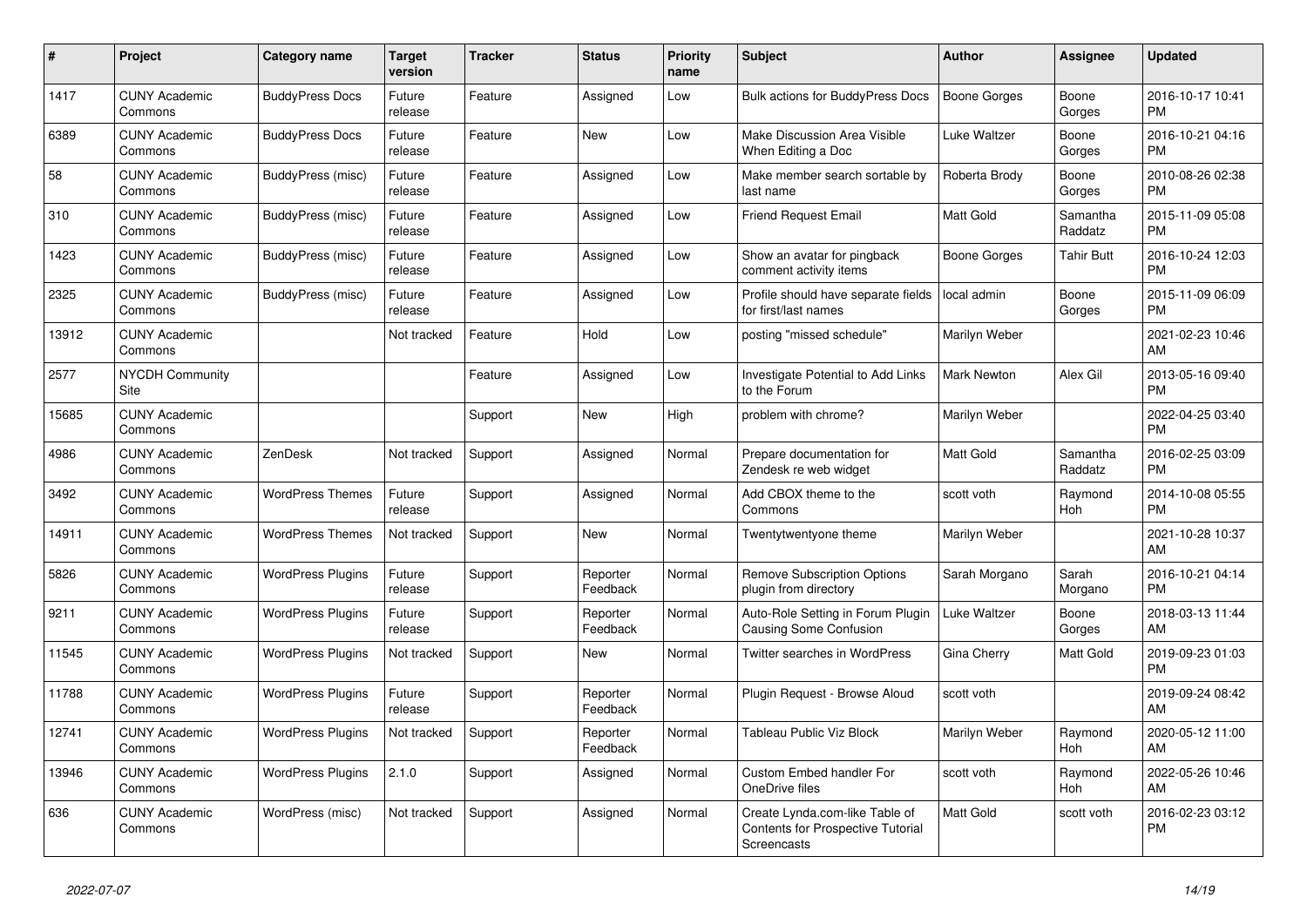| $\#$  | Project                         | <b>Category name</b>    | <b>Target</b><br>version | <b>Tracker</b> | <b>Status</b>        | <b>Priority</b><br>name | <b>Subject</b>                                                    | <b>Author</b>    | <b>Assignee</b>  | <b>Updated</b>                |
|-------|---------------------------------|-------------------------|--------------------------|----------------|----------------------|-------------------------|-------------------------------------------------------------------|------------------|------------------|-------------------------------|
| 2175  | <b>CUNY Academic</b><br>Commons | WordPress (misc)        | Not tracked              | Support        | Assigned             | Normal                  | Subscibe 2 vs. Jetpack<br>subscription options                    | local admin      | Matt Gold        | 2016-01-26 04:58<br><b>PM</b> |
| 11624 | <b>CUNY Academic</b><br>Commons | WordPress (misc)        | Not tracked              | Support        | <b>New</b>           | Normal                  | Change pages into posts or swap<br>database for a Commons site?   | Stephen Klein    | Raymond<br>Hoh   | 2019-07-09 11:04<br>AM        |
| 14074 | <b>CUNY Academic</b><br>Commons | WordPress (misc)        | Not tracked              | Support        | Reporter<br>Feedback | Normal                  | page password protection problem                                  | Marilyn Weber    |                  | 2021-03-02 11:03<br>AM        |
| 14983 | <b>CUNY Academic</b><br>Commons | WordPress (misc)        | Not tracked              | Support        | Reporter<br>Feedback | Normal                  | 'Read More" tag not working                                       | Rebecca Krisel   | Raymond<br>Hoh   | 2021-11-23 01:17<br><b>PM</b> |
| 15767 | <b>CUNY Academic</b><br>Commons | WordPress (misc)        |                          | Support        | <b>New</b>           | Normal                  | Site loading slowly                                               | scott voth       | Boone<br>Gorges  | 2022-04-04 08:56<br><b>PM</b> |
| 11386 | <b>CUNY Academic</b><br>Commons | WordPress - Media       | Not tracked              | Support        | Reporter<br>Feedback | Normal                  | disappearing images                                               | scott voth       | Boone<br>Gorges  | 2019-05-14 10:32<br>AM        |
| 11449 | <b>CUNY Academic</b><br>Commons | WordPress - Media       | Not tracked              | Support        | Reporter<br>Feedback | Normal                  | Cloning Media Library for JITP<br>from Staging to Production Site | Patrick DeDauw   | Boone<br>Gorges  | 2019-05-13 12:00<br><b>PM</b> |
| 9941  | <b>CUNY Academic</b><br>Commons | Wiki                    | Not tracked              | Support        | Assigned             | Normal                  | Wiki functionality                                                | <b>Matt Gold</b> | Boone<br>Gorges  | 2018-06-26 10:57<br>AM        |
| 13975 | <b>CUNY Academic</b><br>Commons | Social Paper            | Not tracked              | Support        | Reporter<br>Feedback | Normal                  | can't approve comments on Social<br>Paper paper                   | Marilyn Weber    |                  | 2021-02-12 09:33<br>AM        |
| 9729  | <b>CUNY Academic</b><br>Commons | <b>SEO</b>              | Not tracked              | Support        | New                  | Normal                  | 503 Errors showing on<br>newlaborforum.cuny.edu                   | Diane Krauthamer | Raymond<br>Hoh   | 2018-05-22 04:48<br><b>PM</b> |
| 10273 | <b>CUNY Academic</b><br>Commons | Registration            | Not tracked              | Support        | Reporter<br>Feedback | Normal                  | users combining CF and campus<br>address                          | Marilyn Weber    |                  | 2019-09-18 10:58<br>AM        |
| 12247 | <b>CUNY Academic</b><br>Commons | Publicity               | Not tracked              | Support        | New                  | Normal                  | <b>Screenshot of First Commons</b><br>Homepage                    | scott voth       | scott voth       | 2020-01-14 12:08<br><b>PM</b> |
| 11496 | <b>CUNY Academic</b><br>Commons | <b>Public Portfolio</b> | 1.15.2                   | Support        | New                  | Normal                  | Replace Twitter Icon on Member<br>Portfolio page                  | scott voth       | Boone<br>Gorges  | 2019-06-06 01:03<br><b>PM</b> |
| 12382 | <b>CUNY Academic</b><br>Commons | Membership              | Not tracked              | Support        | New                  | Normal                  | Email request change                                              | Marilyn Weber    | Marilyn<br>Weber | 2020-02-06 12:56<br><b>PM</b> |
| 11883 | <b>CUNY Academic</b><br>Commons | Help/Codex              | Not tracked              | Support        | <b>New</b>           | Normal                  | Need Embedding Help Page<br>Update (Tableau)                      | Anthony Wheeler  | scott voth       | 2019-09-24 08:49<br>AM        |
| 10982 | <b>CUNY Academic</b><br>Commons | Domain Mapping          | Not tracked              | Support        | Reporter<br>Feedback | Normal                  | <b>CNAME</b> question                                             | scott voth       |                  | 2019-01-22 04:29<br><b>PM</b> |
| 11493 | <b>CUNY Academic</b><br>Commons | Domain Mapping          | Not tracked              | Support        | Reporter<br>Feedback | Normal                  | Domain Mapping Request - Talia<br>Schaffer                        | scott voth       | Matt Gold        | 2019-08-06 08:39<br>AM        |
| 14994 | <b>CUNY Academic</b><br>Commons | cdev.gc.cuny.edu        | Not tracked              | Support        | In Progress          | Normal                  | Clear Cache on CDEV                                               | scott voth       | Raymond<br>Hoh   | 2021-12-07 03:51<br><b>PM</b> |
| 12350 | CUNY Academic<br>Commons        | Blogs (BuddyPress)      | Not tracked              | Support        | Reporter<br>Feedback | Normal                  | URL creation problem                                              | Marilyn Weber    |                  | 2020-02-03 11:27<br>AM        |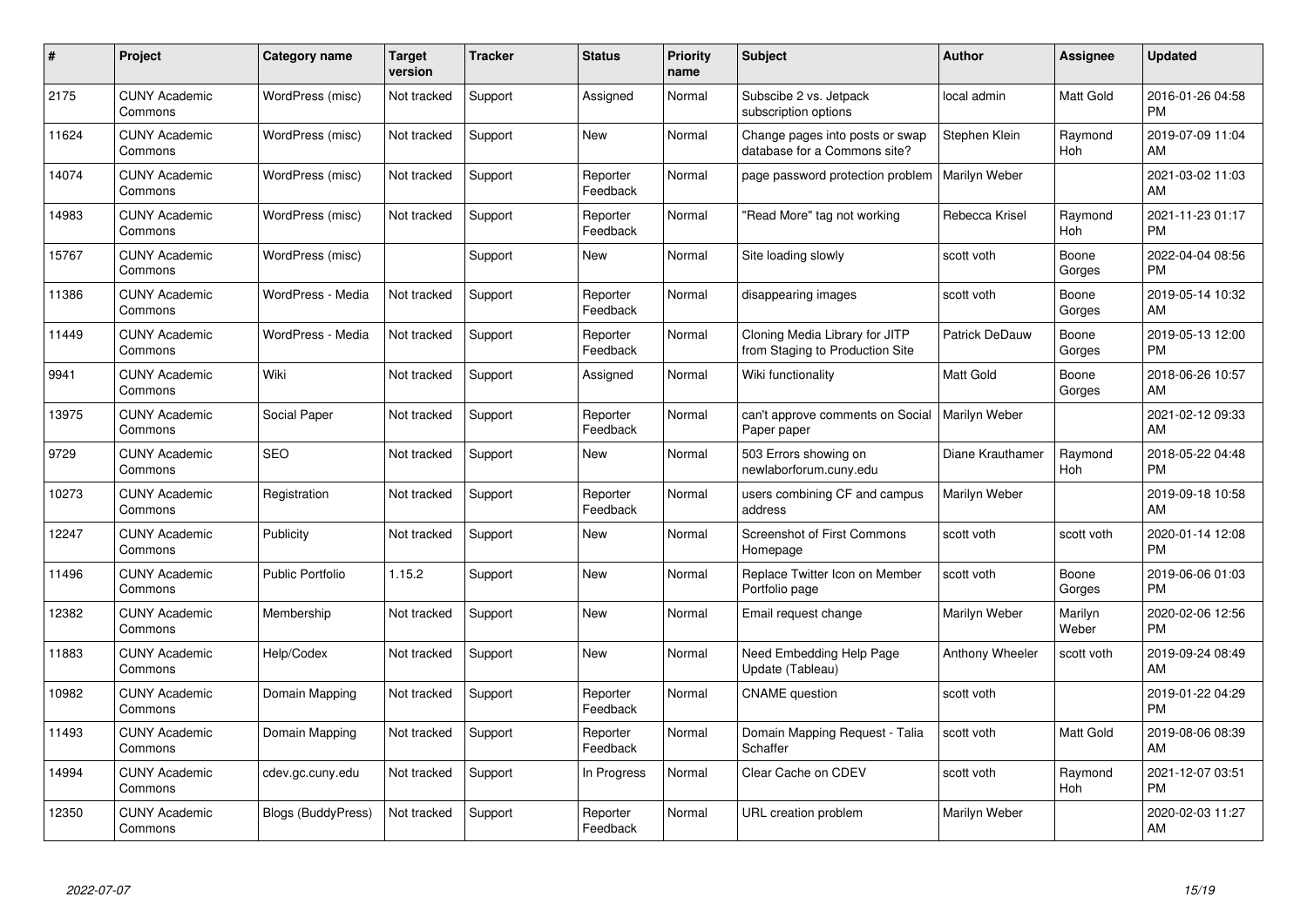| #     | Project                         | Category name | <b>Target</b><br>version | <b>Tracker</b> | <b>Status</b>        | <b>Priority</b><br>name | <b>Subject</b>                                                   | <b>Author</b>    | <b>Assignee</b> | <b>Updated</b>                |
|-------|---------------------------------|---------------|--------------------------|----------------|----------------------|-------------------------|------------------------------------------------------------------|------------------|-----------------|-------------------------------|
| 4070  | <b>CUNY Academic</b><br>Commons | Analytics     | Not tracked              | Support        | Assigned             | Normal                  | Request for JITP site analytics                                  | <b>Matt Gold</b> | Seth Persons    | 2016-02-23 03:09<br><b>PM</b> |
| 10839 | <b>CUNY Academic</b><br>Commons | About page    | Not tracked              | Support        | <b>New</b>           | Normal                  | <b>Mission Statement Needs</b><br>Revision                       | scott voth       | Matt Gold       | 2018-12-26 10:58<br>AM        |
| 8607  | <b>CUNY Academic</b><br>Commons |               | Not tracked              | Support        | <b>New</b>           | Normal                  | Paypal?                                                          | Marilyn Weber    | Matt Gold       | 2018-05-15 01:37<br><b>PM</b> |
| 9207  | <b>CUNY Academic</b><br>Commons |               | Future<br>release        | Support        | Reporter<br>Feedback | Normal                  | display dashboards made in<br>Tableau?                           | Marilyn Weber    | Boone<br>Gorges | 2018-04-10 10:42<br>AM        |
| 10657 | <b>CUNY Academic</b><br>Commons |               | Not tracked              | Support        | Reporter<br>Feedback | Normal                  | child theme problems                                             | Marilyn Weber    |                 | 2018-11-08 01:19<br><b>PM</b> |
| 11149 | <b>CUNY Academic</b><br>Commons |               | Not tracked              | Support        | Reporter<br>Feedback | Normal                  | comments getting blocked                                         | Marilyn Weber    | Raymond<br>Hoh  | 2019-03-26 11:40<br>AM        |
| 11509 | <b>CUNY Academic</b><br>Commons |               | Not tracked              | Support        | Reporter<br>Feedback | Normal                  | deleted Page causing a Menu<br>problem?                          | Marilyn Weber    |                 | 2019-06-04 09:54<br>AM        |
| 11519 | <b>CUNY Academic</b><br>Commons |               | Not tracked              | Support        | Assigned             | Normal                  | comment option not appearing                                     | Marilyn Weber    |                 | 2019-09-24 10:28<br>AM        |
| 11771 | <b>CUNY Academic</b><br>Commons |               | Not tracked              | Support        | Reporter<br>Feedback | Normal                  | post displays in sections                                        | Marilyn Weber    |                 | 2019-08-20 10:34<br>AM        |
| 11787 | <b>CUNY Academic</b><br>Commons |               | Not tracked              | Support        | Reporter<br>Feedback | Normal                  | automated comments notifications<br>on ZenDesk                   | Marilyn Weber    |                 | 2019-08-26 06:18<br><b>PM</b> |
| 11848 | <b>CUNY Academic</b><br>Commons |               | Not tracked              | Support        | Hold                 | Normal                  | a Dean of Faculty wants to share a<br>large file                 | Marilyn Weber    |                 | 2019-09-24 08:44<br>AM        |
| 12004 | <b>CUNY Academic</b><br>Commons |               | Not tracked              | Support        | Reporter<br>Feedback | Normal                  | Notifications for spam blog<br>comments                          | Gina Cherry      | Raymond<br>Hoh  | 2019-11-01 12:05<br><b>PM</b> |
| 12328 | <b>CUNY Academic</b><br>Commons |               | Not tracked              | Support        | <b>New</b>           | Normal                  | Sign up Code for Non-CUNY<br>Faculty                             | Laurie Hurson    |                 | 2020-01-28 10:25<br>AM        |
| 12352 | <b>CUNY Academic</b><br>Commons |               | Not tracked              | Support        | <b>New</b>           | Normal                  | "posts list" page builder block<br>option                        | Marilyn Weber    |                 | 2020-02-03 01:29<br><b>PM</b> |
| 12484 | <b>CUNY Academic</b><br>Commons |               | Not tracked              | Support        | Reporter<br>Feedback | Normal                  | Sign up Code for COIL Course<br>starting in March                | Laurie Hurson    | Matt Gold       | 2020-03-02 02:26<br><b>PM</b> |
| 13034 | <b>CUNY Academic</b><br>Commons |               | Not tracked              | Support        | Reporter<br>Feedback | Normal                  | a site is asking people to join the<br>Commons to get a download | Marilyn Weber    |                 | 2020-07-12 07:23<br>AM        |
| 13255 | <b>CUNY Academic</b><br>Commons |               | Not tracked              | Support        | Reporter<br>Feedback | Normal                  | Accessibility problems                                           | Marilyn Weber    |                 | 2020-09-01 05:48<br><b>PM</b> |
| 13286 | <b>CUNY Academic</b><br>Commons |               | Not tracked              | Support        | New                  | Normal                  | problem connecting with<br>WordPress app                         | Marilyn Weber    | Raymond<br>Hoh  | 2020-09-08 11:16<br>AM        |
| 14398 | <b>CUNY Academic</b><br>Commons |               | Not tracked              | Support        | Reporter<br>Feedback | Normal                  | Events plug-in notification problem                              | Marilyn Weber    |                 | 2021-05-11 11:21<br>AM        |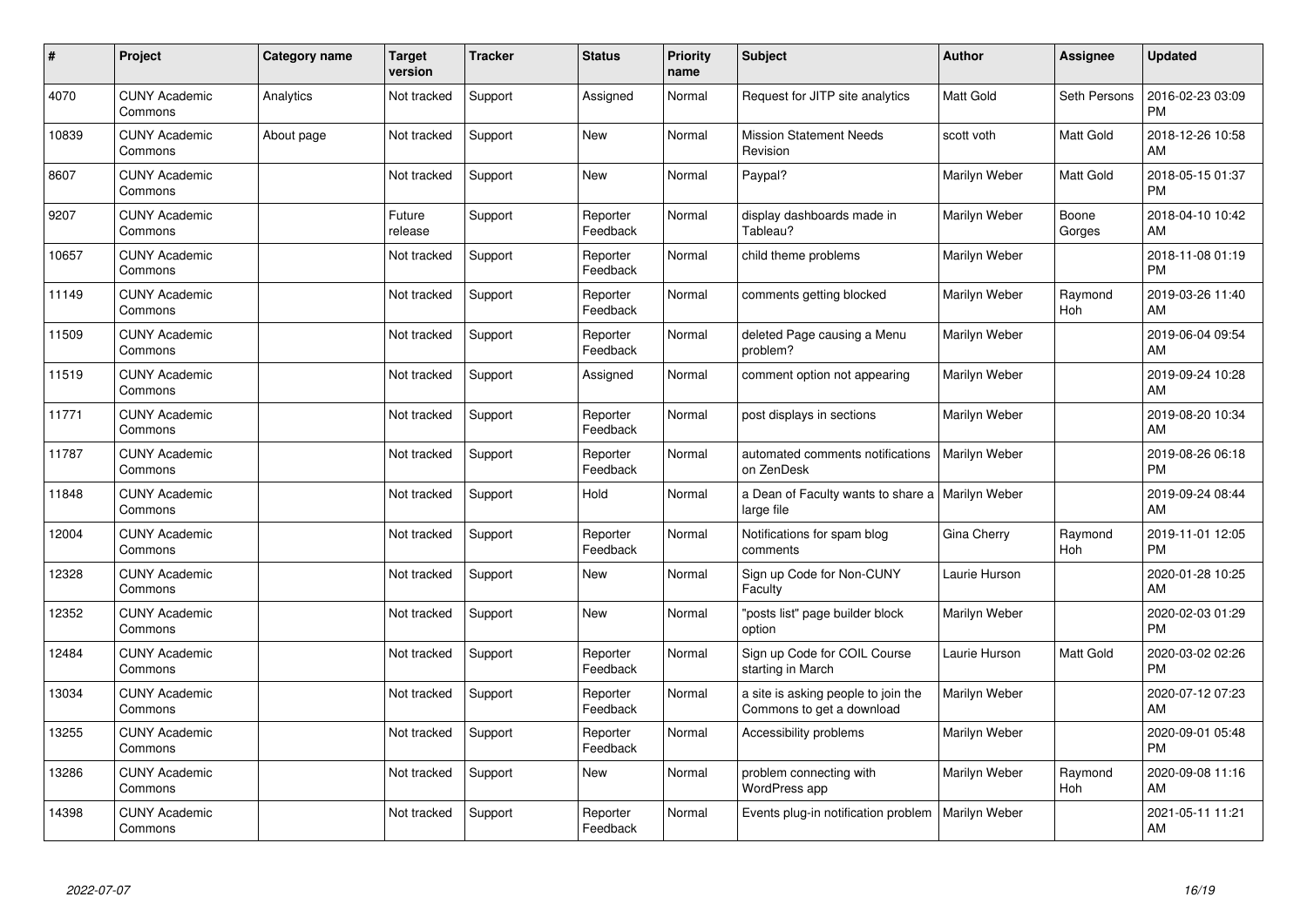| #     | Project                         | Category name | <b>Target</b><br>version | <b>Tracker</b> | <b>Status</b>        | <b>Priority</b><br>name | <b>Subject</b>                                                      | <b>Author</b>        | <b>Assignee</b>    | <b>Updated</b>                |
|-------|---------------------------------|---------------|--------------------------|----------------|----------------------|-------------------------|---------------------------------------------------------------------|----------------------|--------------------|-------------------------------|
| 14538 | <b>CUNY Academic</b><br>Commons |               | Not tracked              | Support        | Reporter<br>Feedback | Normal                  | <b>Weebly To Commons</b>                                            | Laurie Hurson        |                    | 2021-09-14 10:47<br>AM        |
| 14784 | <b>CUNY Academic</b><br>Commons |               |                          | Support        | Reporter<br>Feedback | Normal                  | User report of logo problem when<br>using Customizer theme          | Marilyn Weber        |                    | 2021-09-17 10:25<br>AM        |
| 14842 | <b>CUNY Academic</b><br>Commons |               | Not tracked              | Support        | Reporter<br>Feedback | Normal                  | Question about widgets and block<br>editor                          | Gina Cherry          |                    | 2021-10-06 03:01<br><b>PM</b> |
| 14900 | <b>CUNY Academic</b><br>Commons |               | Not tracked              | Support        | Reporter<br>Feedback | Normal                  | previous theme?                                                     | Marilyn Weber        |                    | 2021-10-25 10:31<br>AM        |
| 15045 | <b>CUNY Academic</b><br>Commons |               |                          | Support        | <b>New</b>           | Normal                  | no result for KCeL in the search<br>box on the commons              | Marilyn Weber        |                    | 2021-12-10 11:29<br>AM        |
| 15169 | <b>CUNY Academic</b><br>Commons |               | 2.0.3                    | Support        | Reporter<br>Feedback | Normal                  | new Prelude website zipfiles for<br>custom theme and other files.   | Marilyn Weber        |                    | 2022-06-29 11:32<br>AM        |
| 15176 | <b>CUNY Academic</b><br>Commons |               | Not tracked              | Support        | Reporter<br>Feedback | Normal                  | Archiving Q Writing & Old<br>Wordpress Sites on the Commons         | Laurie Hurson        |                    | 2022-02-08 10:28<br>AM        |
| 15260 | <b>CUNY Academic</b><br>Commons |               |                          | Support        | Reporter<br>Feedback | Normal                  | Diacritical markings   European<br><b>Stages</b>                    | Marilyn Weber        |                    | 2022-02-04 08:16<br>AM        |
| 15370 | <b>CUNY Academic</b><br>Commons |               |                          | Support        | Reporter<br>Feedback | Normal                  | All-in-One Event Calendar?                                          | Marilyn Weber        |                    | 2022-02-17 11:03<br>AM        |
| 15565 | <b>CUNY Academic</b><br>Commons |               |                          | Support        | <b>New</b>           | Normal                  | Events - send updates to an email<br>listserv                       | <b>Marilyn Weber</b> |                    | 2022-03-10 01:06<br>PM        |
| 15655 | <b>CUNY Academic</b><br>Commons |               | 2.0.3                    | Support        | Reporter<br>Feedback | Normal                  | Event Aggregator plugin?                                            | Marilyn Weber        |                    | 2022-06-29 11:32<br>AM        |
| 15816 | <b>CUNY Academic</b><br>Commons |               | Not tracked              | Support        | New                  | Normal                  | slow loading at SPS                                                 | Marilyn Weber        |                    | 2022-04-05 01:26<br><b>PM</b> |
| 16099 | <b>CUNY Academic</b><br>Commons |               |                          | Support        | Reporter<br>Feedback | Normal                  | request for Newsletter Glue                                         | Marilyn Weber        |                    | 2022-05-13 12:14<br><b>PM</b> |
| 16110 | <b>CUNY Academic</b><br>Commons |               |                          | Support        | Reporter<br>Feedback | Normal                  | remove Creative Commons<br>license from pages?                      | Marilyn Weber        | Raymond<br>Hoh     | 2022-05-17 06:11<br>PM        |
| 8666  | <b>CUNY Academic</b><br>Commons | Teaching      | Not tracked              | Documentation  | Assigned             | Normal                  | Create Teaching on the Commons<br>Resource Page                     | Matt Gold            | Laurie Hurson      | 2019-09-23 03:16<br><b>PM</b> |
| 3565  | <b>CUNY Academic</b><br>Commons | My Commons    | Not tracked              | Documentation  | <b>New</b>           | Normal                  | Load Newest inconsistencies                                         | Chris Stein          | scott voth         | 2015-11-09 01:16<br><b>PM</b> |
| 12392 | <b>CUNY Academic</b><br>Commons | Help/Codex    | Not tracked              | Documentation  | New                  | Normal                  | <b>Updates to Common Commons</b><br>Questions on Help Page          | scott voth           | Margaret<br>Galvan | 2020-02-11 10:53<br>AM        |
| 3524  | <b>CUNY Academic</b><br>Commons | Documentation | Not tracked              | Documentation  | Assigned             | Normal                  | Post describing all you can do<br>when starting up a new blog/group | Matt Gold            | scott voth         | 2014-10-04 12:56<br><b>PM</b> |
| 2666  | <b>CUNY Academic</b><br>Commons | About page    | Not tracked              | Documentation  | Assigned             | Normal                  | <b>Update About Text</b>                                            | Chris Stein          | Luke Waltzer       | 2016-03-04 11:19<br>AM        |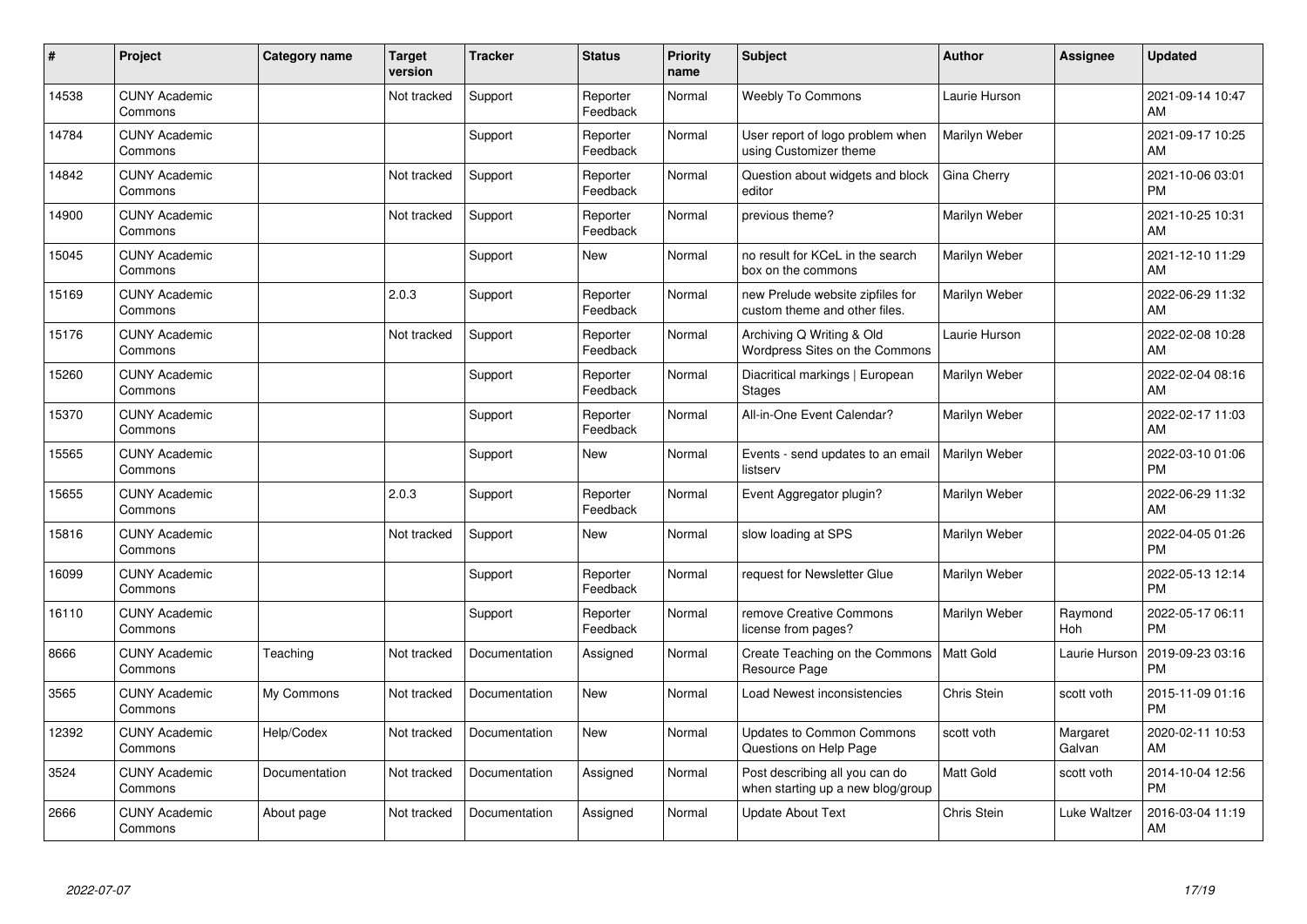| #     | <b>Project</b>                  | <b>Category name</b> | <b>Target</b><br>version | <b>Tracker</b> | <b>Status</b>        | <b>Priority</b><br>name | <b>Subject</b>                                                                       | <b>Author</b>           | Assignee            | <b>Updated</b>                |
|-------|---------------------------------|----------------------|--------------------------|----------------|----------------------|-------------------------|--------------------------------------------------------------------------------------|-------------------------|---------------------|-------------------------------|
| 3369  | <b>CUNY Academic</b><br>Commons | Reply By Email       | Not tracked              | Outreach       | Hold                 | Normal                  | Release reply by email to WP<br>plugin directory                                     | <b>Matt Gold</b>        | Raymond<br>Hoh      | 2016-03-01 12:46<br><b>PM</b> |
| 9015  | <b>CUNY Academic</b><br>Commons | Groups (misc)        | Not tracked              | Outreach       | Assigned             | Normal                  | Email group admins the email<br>addresses of their groups                            | <b>Matt Gold</b>        | Matt Gold           | 2018-01-02 09:54<br>AM        |
| 3506  | <b>CUNY Academic</b><br>Commons | Publicity            | 1.7                      | Publicity      | New                  | Normal                  | Prepare 1.7 email messaging                                                          | Micki Kaufman           | Micki<br>Kaufman    | 2014-10-01 12:36<br><b>PM</b> |
| 3509  | <b>CUNY Academic</b><br>Commons | Publicity            | 1.7                      | Publicity      | <b>New</b>           | Normal                  | Create 1.7 digital signage imagery                                                   | Micki Kaufman           | Marilyn<br>Weber    | 2014-10-01 12:40<br><b>PM</b> |
| 3510  | <b>CUNY Academic</b><br>Commons | Publicity            | 1.7                      | Publicity      | Assigned             | Normal                  | Post on the News Blog re: 'My<br>Commons'                                            | Micki Kaufman           | Sarah<br>Morgano    | 2014-10-15 11:18<br>AM        |
| 3511  | <b>CUNY Academic</b><br>Commons | Publicity            | 1.7                      | Publicity      | Assigned             | Normal                  | Social media for 1.7                                                                 | Micki Kaufman           | Sarah<br>Morgano    | 2014-10-14 03:32<br><b>PM</b> |
| 6014  | <b>CUNY Academic</b><br>Commons | Publicity            | Future<br>release        | Publicity      | Reporter<br>Feedback | Normal                  | Google search listing                                                                | <b>Matt Gold</b>        | Boone<br>Gorges     | 2016-09-21 03:48<br><b>PM</b> |
| 2612  | <b>CUNY Academic</b><br>Commons |                      | Not tracked              | Publicity      | Assigned             | Normal                  | Pinterest site for the Commons                                                       | local admin             | Sarah<br>Morgano    | 2016-03-04 11:19<br>AM        |
| 5298  | <b>CUNY Academic</b><br>Commons |                      | Not tracked              | Publicity      | New                  | Normal                  | Survey Pop-Up Text                                                                   | Samantha Raddatz        | Samantha<br>Raddatz | 2016-03-22 12:27<br><b>PM</b> |
| 6665  | <b>CUNY Academic</b><br>Commons |                      | Not tracked              | Publicity      | New                  | Normal                  | Dead Link in 1.10 announcement<br>post                                               | Paige Dupont            | Stephen Real        | 2016-12-01 03:11<br><b>PM</b> |
| 11393 | <b>CUNY Academic</b><br>Commons |                      | Not tracked              | Publicity      | <b>New</b>           | Normal                  | After 1.15 release, ceate a hero<br>slide and post about adding a site<br>to a group | scott voth              | Patrick<br>Sweeney  | 2019-05-14 10:32<br>AM        |
| 14475 | <b>CUNY Academic</b><br>Commons |                      | Not tracked              | Publicity      | New                  | Normal                  | OER Showcase Page                                                                    | Laurie Hurson           | Laurie Hurson       | 2021-09-14 10:46<br>AM        |
| 14504 | <b>CUNY Academic</b><br>Commons |                      | Not tracked              | Publicity      | Reporter<br>Feedback | Normal                  | Adding showcases to home page<br>menu                                                | Laurie Hurson           | Boone<br>Gorges     | 2022-01-19 03:26<br><b>PM</b> |
| 11843 | <b>CUNY Academic</b><br>Commons | WordPress (misc)     | Future<br>release        | Design/UX      | New                  | Normal                  | Tweaking the Gutenberg Editor<br>Interface                                           | Laurie Hurson           |                     | 2022-04-26 12:00<br><b>PM</b> |
| 4222  | <b>CUNY Academic</b><br>Commons | User Experience      | Future<br>release        | Design/UX      | New                  | Normal                  | Add information to 'Delete<br>Account' page                                          | Samantha Raddatz        | scott voth          | 2015-06-26 11:35<br>AM        |
| 6298  | <b>CUNY Academic</b><br>Commons | User Experience      | Not tracked              | Design/UX      | Assigned             | Normal                  | Examine data from survey                                                             | <b>Matt Gold</b>        | Margaret<br>Galvan  | 2016-10-14 12:16<br><b>PM</b> |
| 5182  | <b>CUNY Academic</b><br>Commons | Social Paper         | Future<br>release        | Design/UX      | <b>New</b>           | Normal                  | "Publishing" a private paper on<br>social paper?                                     | Raffi<br>Khatchadourian | Boone<br>Gorges     | 2016-10-13 04:12<br><b>PM</b> |
| 5183  | <b>CUNY Academic</b><br>Commons | Social Paper         | Future<br>release        | Design/UX      | New                  | Normal                  | Creating a new paper when<br>viewing an existing paper                               | Raffi<br>Khatchadourian | Samantha<br>Raddatz | 2016-02-02 12:09<br><b>PM</b> |
| 4253  | <b>CUNY Academic</b><br>Commons | Public Portfolio     | Future<br>release        | Design/UX      | <b>New</b>           | Normal                  | Encourage users to add portfolio<br>content                                          | Samantha Raddatz        | Samantha<br>Raddatz | 2015-07-07 11:32<br>AM        |